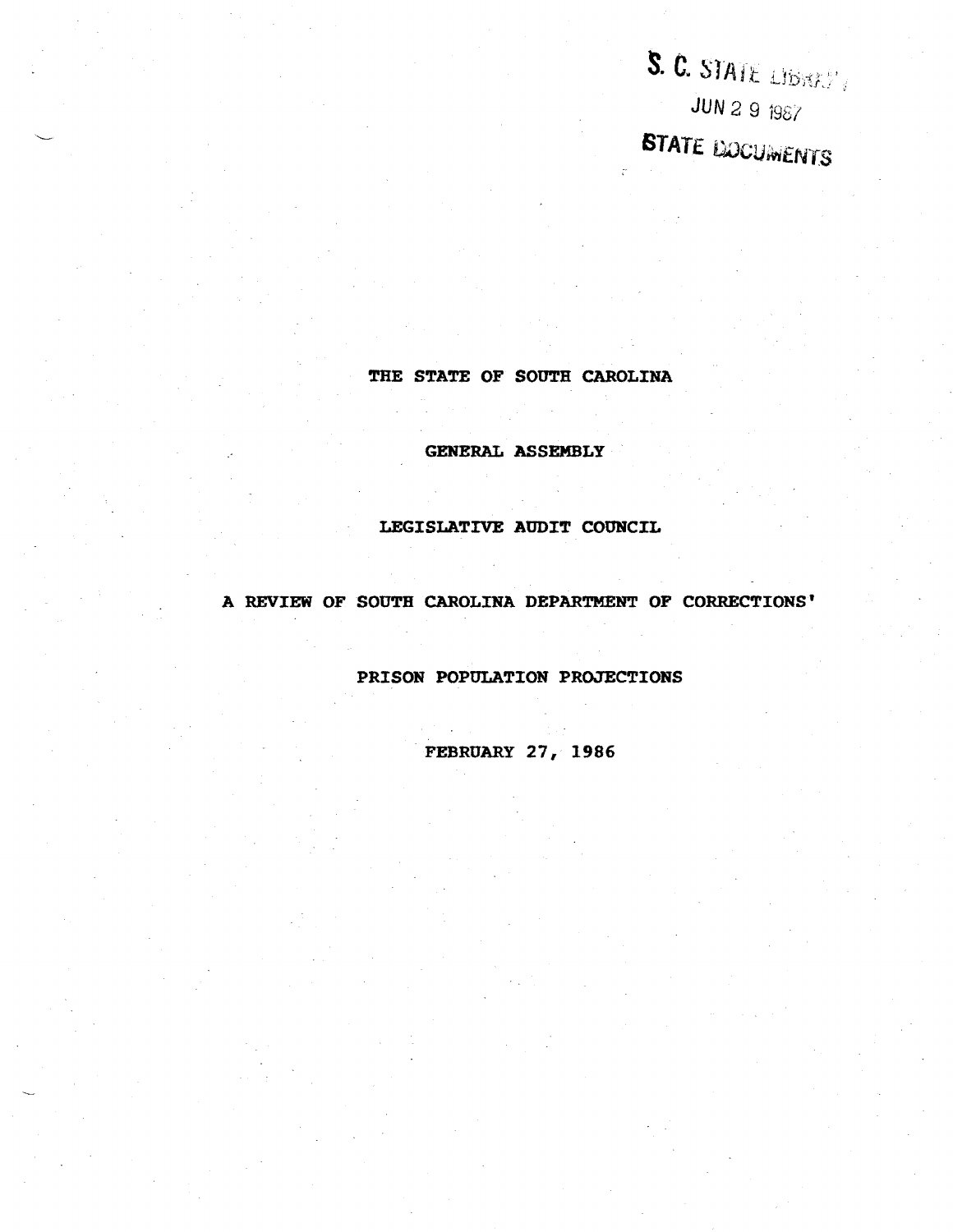# 1. WHAT ARE THE WEAKNESSES IN THE SOUTH CAROLINA DEPARTMENT OF CORRECTIONS (SCDC) PRISON POPULATION **PROJECTION METHODS, AND HOW SHOULD THE PROJECTIONS BE IMPROVED?**

## **Description of Current Methodology**

Three major components are involved in prison population forecasting: (1) estimates of the length of stay for inmates within the existing population; (2) estimates of the number of prisoners to be admitted in the future; and (3) estimates of the length of stay of those future admissions. All three.components are addressed by SCDC's forecasting model.

SCDC's formula for projecting length of stay for the existing and future inmate populations accounts for the earning of reduction in sentence for good behavior (''good time"), work credits, sentence length, and the probability that the prisoner will be granted parole. The Department assumes that the number of inmates admitted by sentence group (length of sentences) will be the same as in the previous year. SCDC also assumes that the percentage of prisoners who are paroled versus those who serve out their sentences will also follow historical trends. Lastly, it is assumed that admissions and releases are distributed evenly across the 12 months of the year.

The formula allows modifications to any of the components, as laws, policy and judicial trends change. The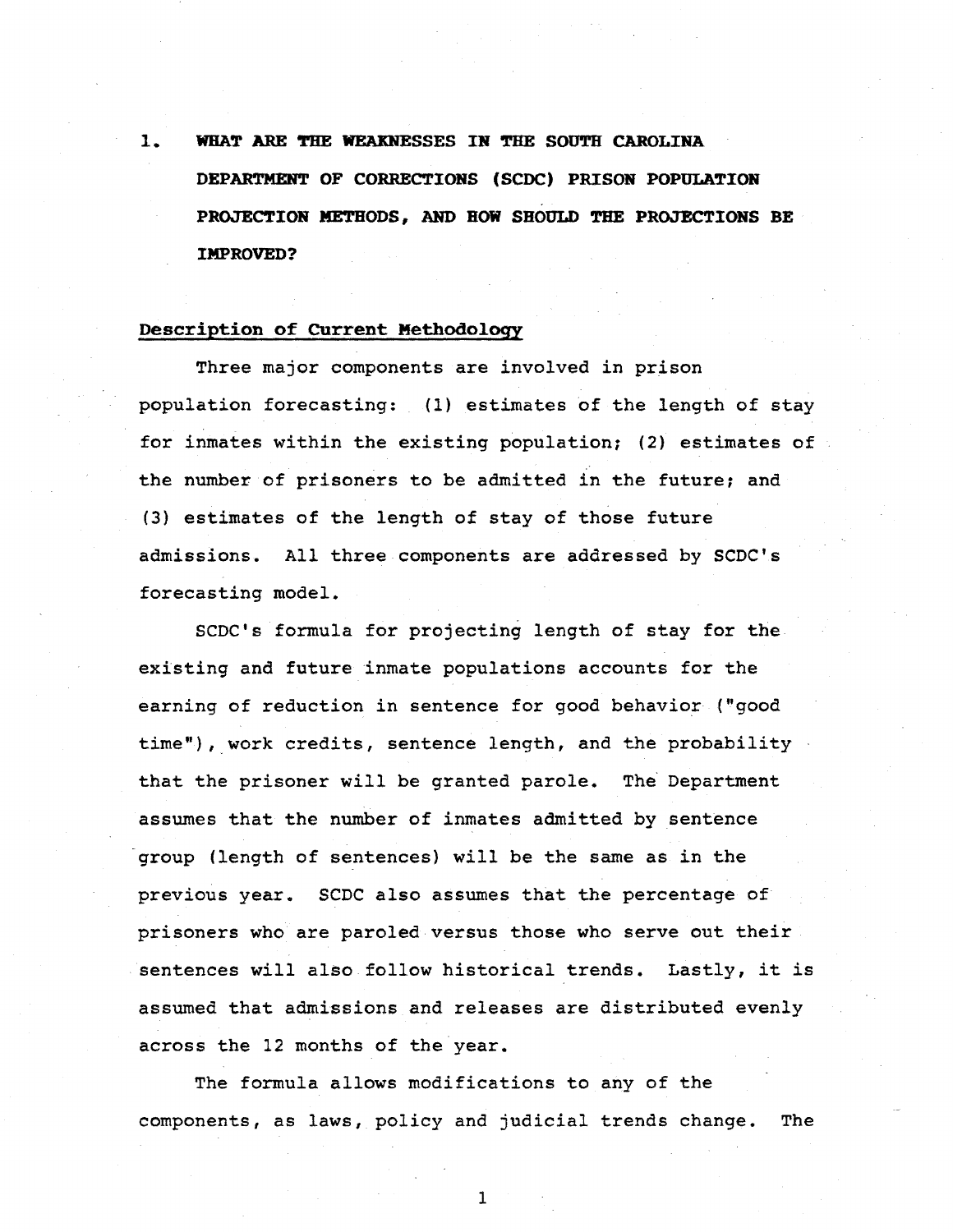formula's flexibility also allows the Department to adjust to changes made in sentencing practices.

Projecting future admissions is the most difficult component of forecasting. Most forecasts of future admissions are based on past admissions patterns. SCDC assumes that future admissions will be the same as the number admitted in the previous year.

#### Evaluating the CUrrent Methodology

In 1984, the United States General Accounting Office (GAO) issued a report on federal and state future prison populations and the methodologies used to calculate them. The GAO summarized:

> Forecasting future prison or correctional institution populations is an art, not yet a science. Although each year new developments in the<br>state-of-the-art produce advances over previous methods, increasing the validity and reliability of prison population projections made beyond one or two years remains an elusive goal...

There does not seem to be any one method of population projection that will yield accurate, valid, and reliable forecasts of future populations that can be adapted to fit different criminal justice settings. [Emphasis Added]

The number and type of people admitted to prisons are a function of a number of factors both within and without the criminal justice system. For example, arrest rates, convictions, and policies on parole and "good time" all have an effect on prison admissions and time served. However, demographic factors such as the proportion of 18- to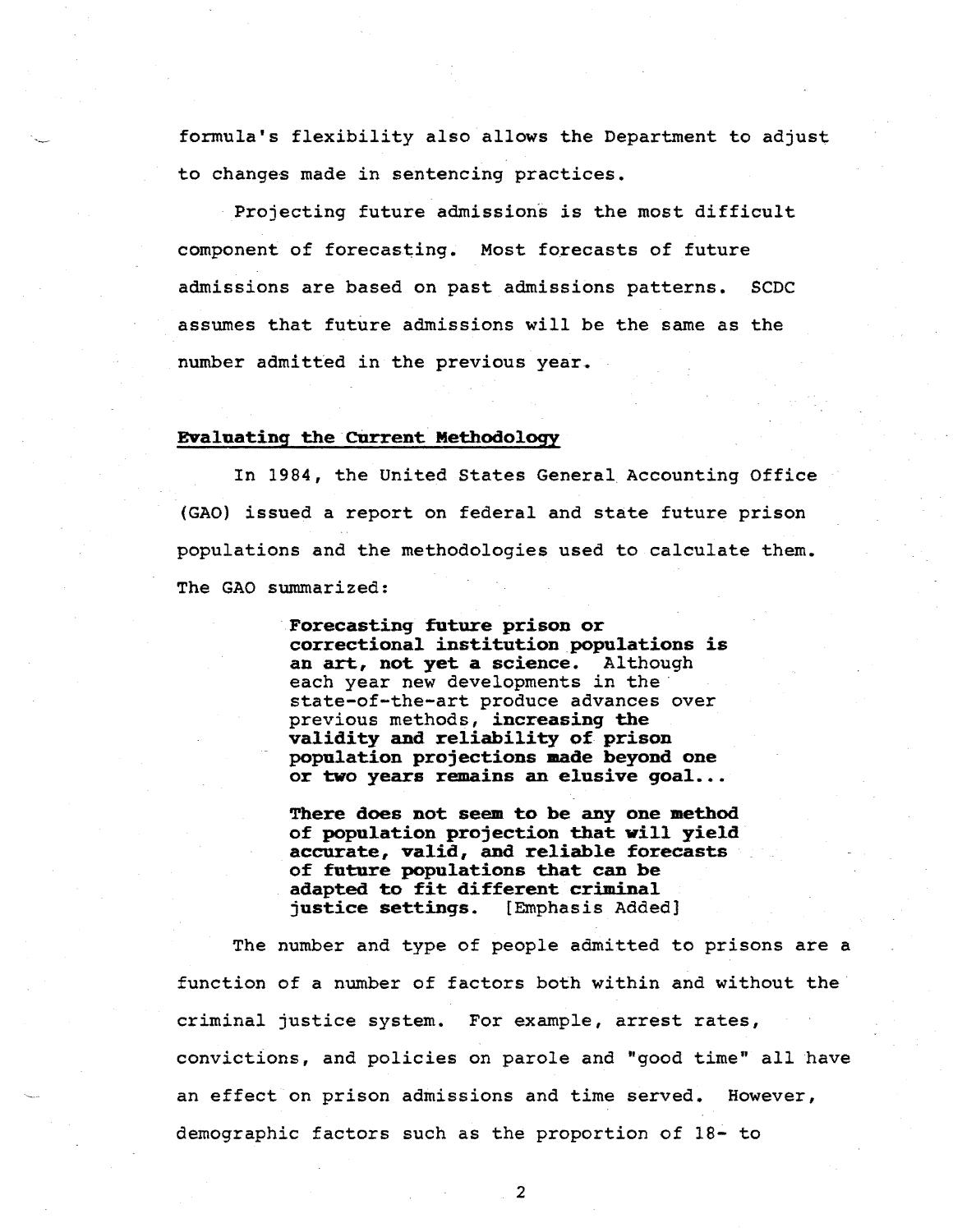35-year-old males in the general population, and economic considerations, have also been shown to affect admissions. The relationship between these factors, admissions and time served varies from state to state. As a result, forecasting models do not tend to be readily transferable from state to state.

**Recent reviews of SCDC's projection aetbodology have indicated that SCDC's methods of projecting the length of stay for current inmates is adequate.** These reviews were conducted by Dr. Kai Yu, a University of South Carolina Professor, staff of the South Carolina Budget and Control Board's Division of Research and Statistics and Dr. Charles Friel, Professor at Sam Houston State University in Texas. Dr. Friel concluded that projections of inmates' length of stay were accurate for up to eight years into the future.

**The greatest potential for improvement lies in the admissions c0111p0nent of SCDC' s methodology.** SCDC assumes that admissions will be constant. Historical data indicate that there has been no distinct trend in admissions over the past ten years (see Graph 1).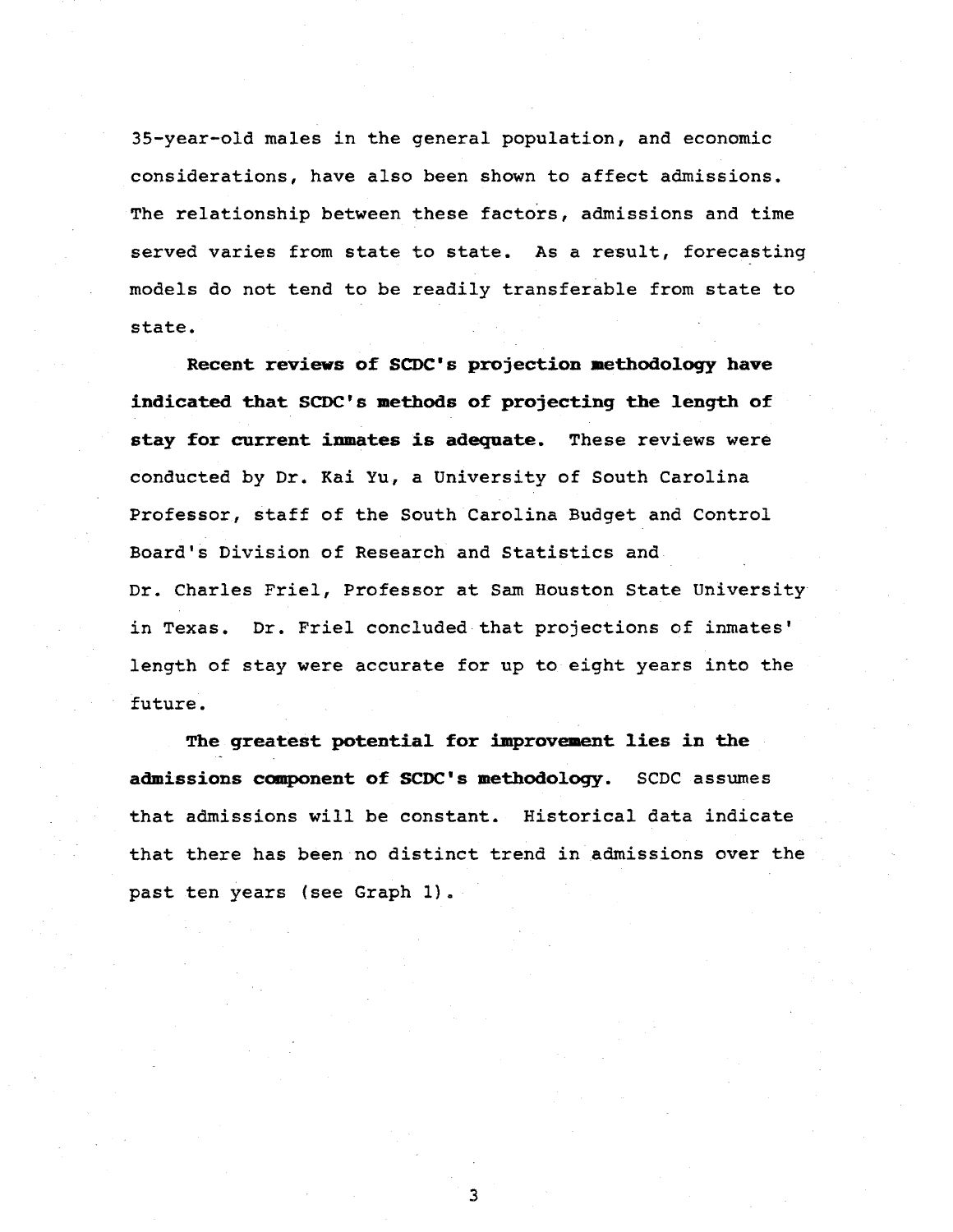GRAPH<sub>1</sub>

SCDC ADMISSIONS FY 75-76 TO FY 84-85



 $\blacktriangle$ 

**Fiscal Years**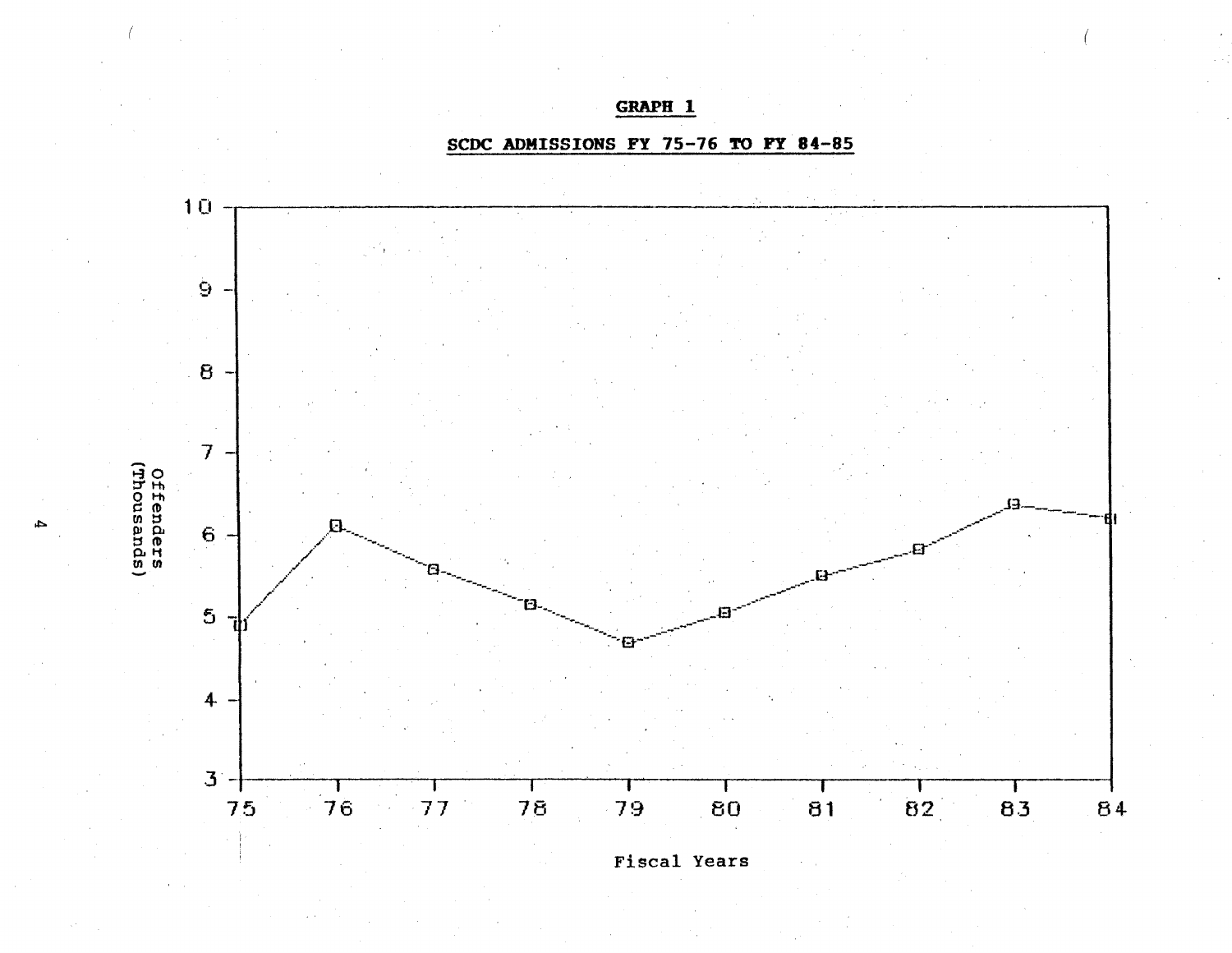Secondly, SCDC's short-term (1-2 years) projections have been reliable, within 2%. However, projections in the the third year have erred by as much as 13.5%. Although SCDC has been able to correct gross long-term error by updating previous forecasts, more accurate long-term forecasts are desirable for capital planning purposes.

## Major Schools of Thought on Forecasting Admissions

There are two basic ways to predict future admissions: (1) let prior admissions predict future admissions by using a constant, or by extrapolating trends in admissions; or (2) identify one or more "lead indicators," such as arrest rate, unemployment or admissions per 100,000 young males in the State's population. By using a model which predicts future admissions based on prior admissions, SCDC assumes that admissions will remain constant or will change at a constant rate. Models which use lead indicators can be more sensitive to fluctuations either within the.criminal justice system or outside of it. It is not unusual to use prior admissions as one of the lead indicators in such a model. However, an increase in the complexity and technical ... sophistication of a model will not necessarily result in a . more accurate forecast.

A number of criteria must be considered when determining lead indicators. First, reliable, consistent data must be available on the indicator. Second, the indicator must be predictable. For example, if arrest rates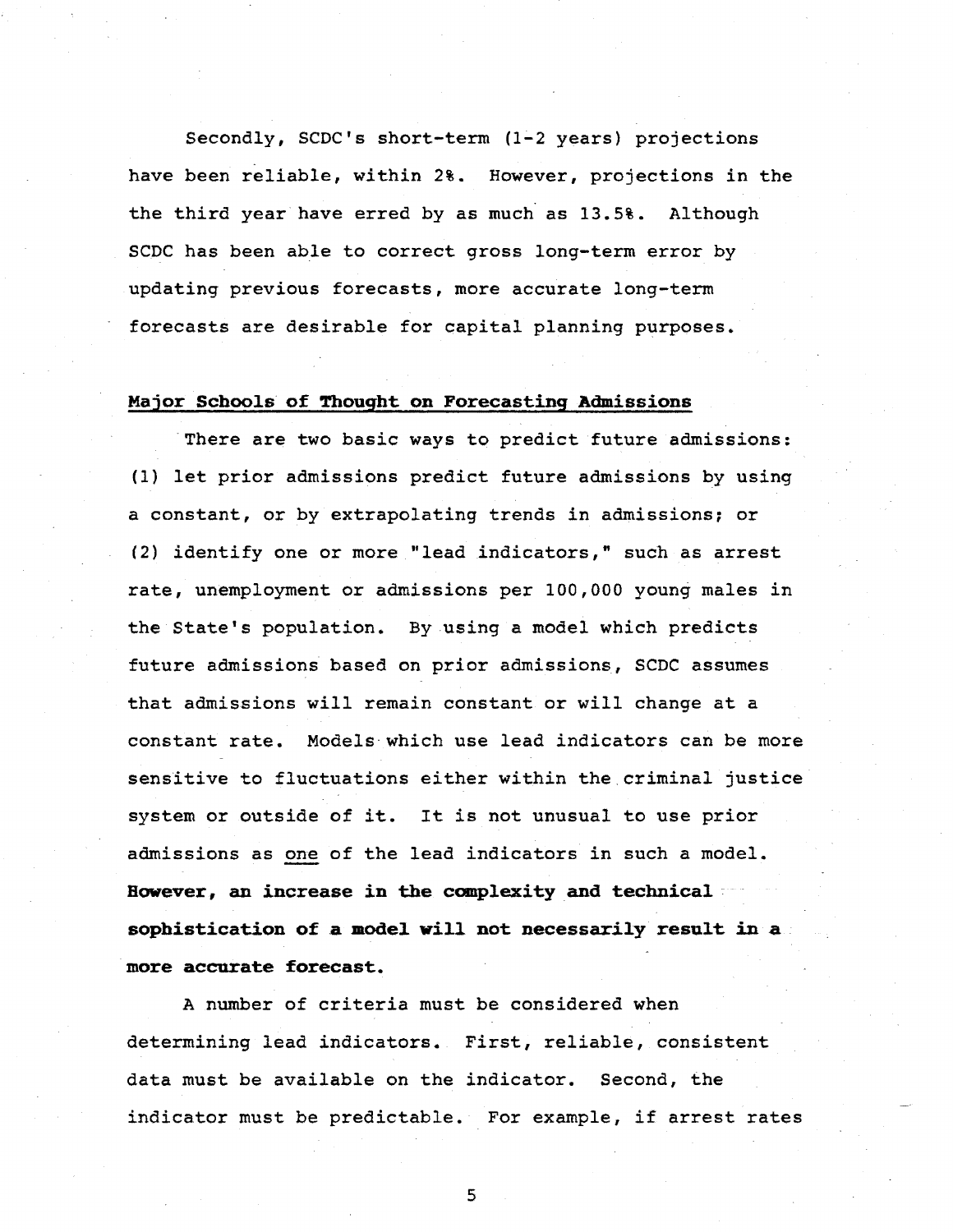are determined to be the best indicator, predicting the arrest rate with some degree of accuracy is necessary. Third, if too many indicators are used, errors can be magnified; the number of predictions made increases as the number of indicators increases.

In his review of SCDC's projections, Friel recommended developing a more sophisticated model for estimating future admissions. He suggested the use of monthly admissions data to more accurately reflect seasonal variations in admissions. SCDC currently uses quarterly data for projections.

The second major recommendation made by Friel was that the Department of Corrections develop and test other models to determine if lead indicators could be identified and incorporated into the forecasting methodology. SCDC has tested its projections using two other methods, but has not yet researched a wide range of potential indicators.

In 1980, Dr. Alfred Blumstein, Professor at Carnegie-Mellon University in Pittsburgh, published a paper entitled Demographically Disaggregated Projections of Prison Populations. A disaggregated model not only attempts to predict the total prison population, but also predicts subgroups within the population. Blumstein projected prison populations for Pennsylvania by accounting for demographic changes in the state's population. By correlating historical demographic changes, arrest histories and prison commitments, he showed that prison populations were related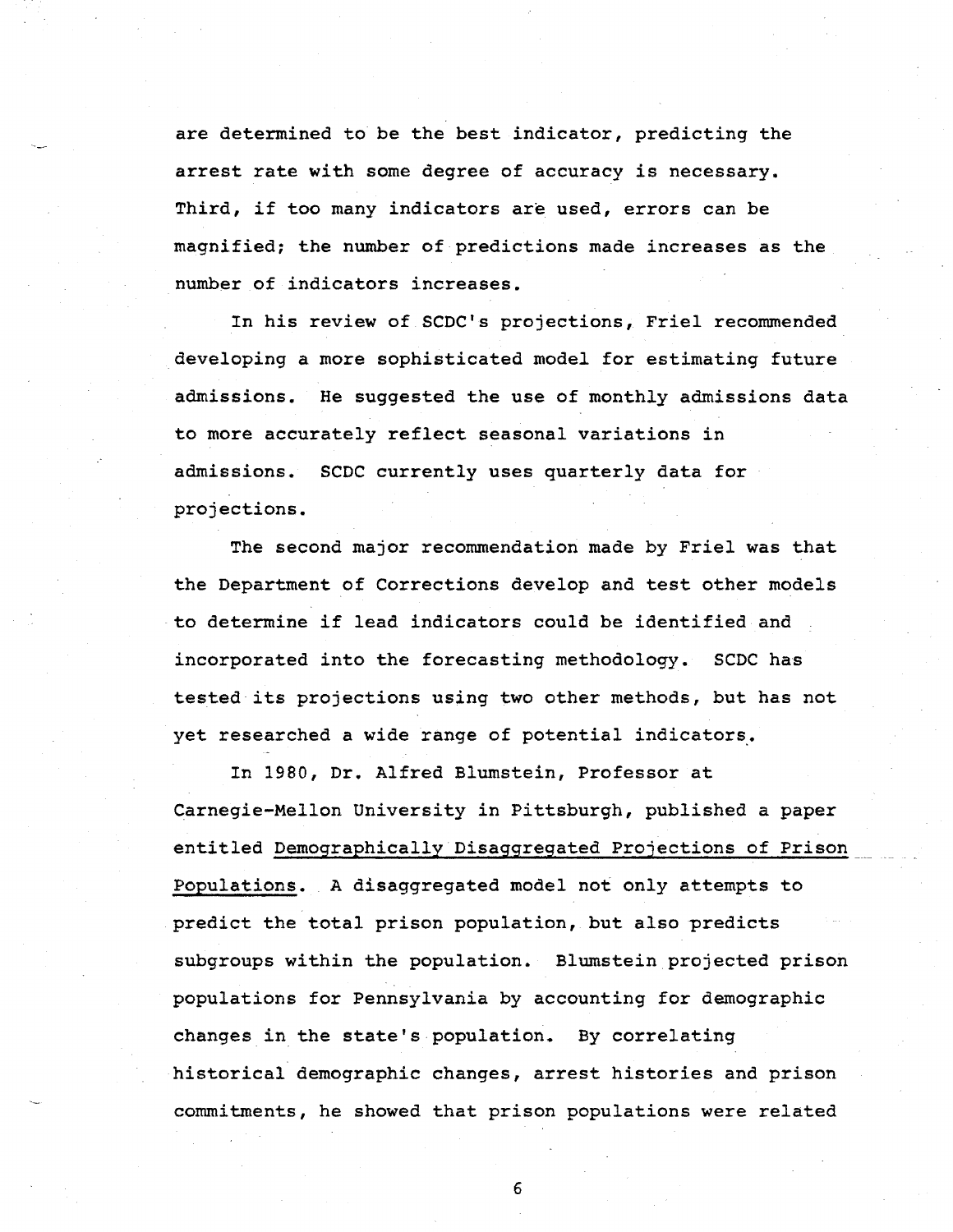to age and race factors within the general population in Pennsylvania. In short, because imprisonment probabilities varied widely across demographic groups, Blumstein predicted that changes to the prison population would vary with changes in the demographic composition of the general population. His third-year forecast, using this model, was within 2.7% of the actual prison population.

In January 1986, James Austin of the National Council on Crime and Delinquency reviewed SCDC's projection methodology and recommended a similar approach. Austin suggested that census data be reviewed, and a demographic profile of the "at risk" population be developed.

A large part of the SCDC prison population (57%) is made up of young, non-white males. This is the population group considered to be "at risk" for incarceration. South Carolina census data project a 7% increase in the "at risk" population from 1985 to 2005 for the State. If the relationships found in Pennsylvania hold true for South Carolina, a corresponding increase in the prison population could be expected. **A research proposal to incorporate a demographics component in SCDC's projection model is beinq developed.** 

As previously mentioned, two of the most important considerations in determining the usefulness of lead indicators are availability and reliability of data. For example, Blumstein's model uses census data, arrest rates and court commitments. While census information is readily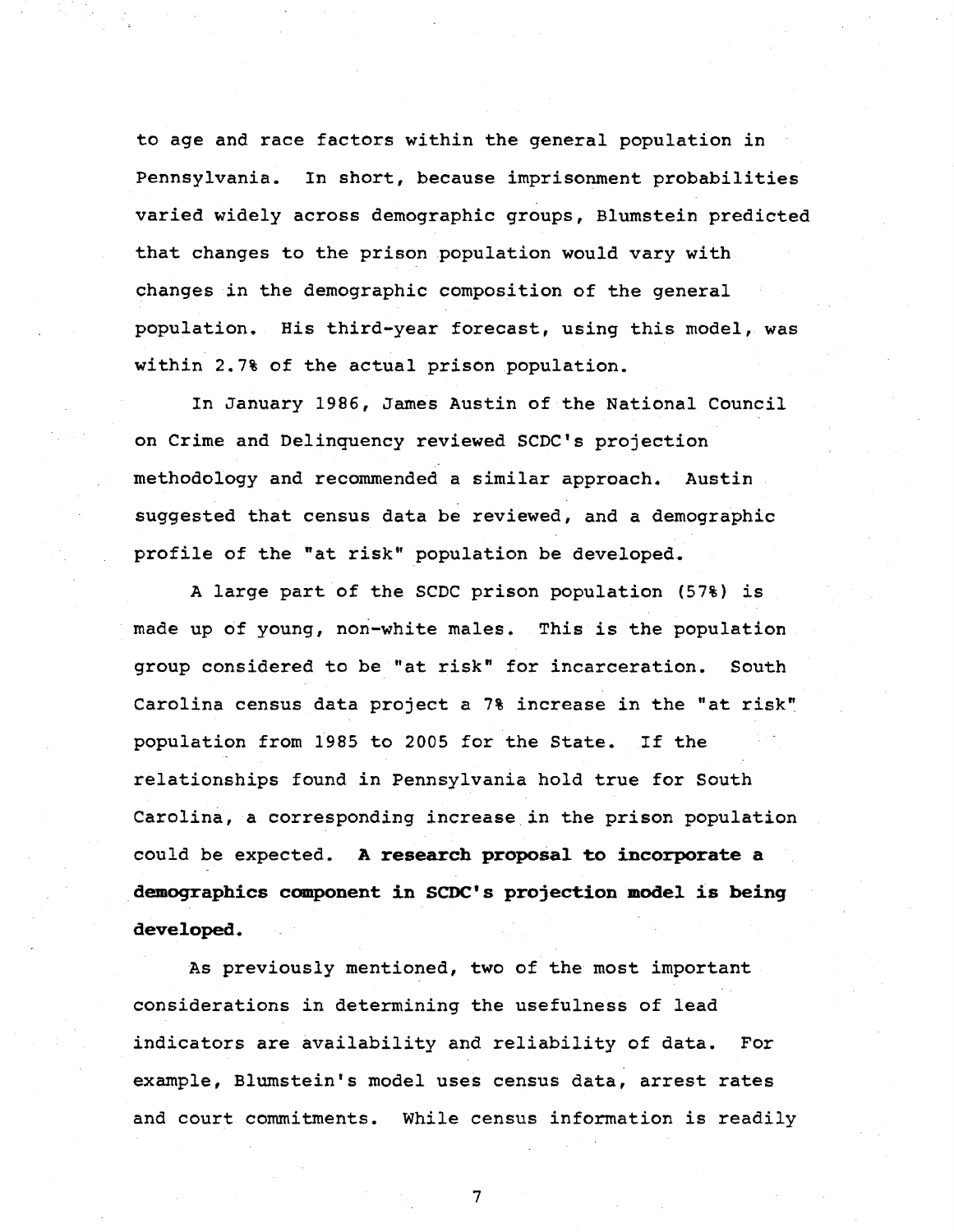available from the Budget and Control Board's Division of Research and Statistics, other information is more difficult to gather.

A 1982 SCDC study found that criminal justice data in South Carolina are collected and maintained by five different agencies; therefore, tracking offenders through the system is difficult. SLED maintains arrest records. The Attorney General's Office and the South Carolina Office of Court Administration jointly maintain criminal dockets. SCDC maintains criminal history records and the Department of Parole and Community Corrections maintains parole records. Since the data systems involved are large, matching offenders by name, sex, age and race would be an extensive undertaking. This is one reason why SCDC assumes constant admissions.

Friel's third recommendation to SCDC was to incorporate a recidivism component in the projection model. This "recidivism loop" would link prison releases to admissions. Recidivism can be defined as reincarceration or return of released offenders to the custody of State correctional authorities. Reports released by the Bureau of Justice Statistics from 1983 to 1985 stated that recidivism rates of releasees are similar from state to state. The return rate to prison within three years averaged 31%, based on a study of 14 states. By not considering the impact of recidivistic offenders on prison admissions, SCDC' s model may overstate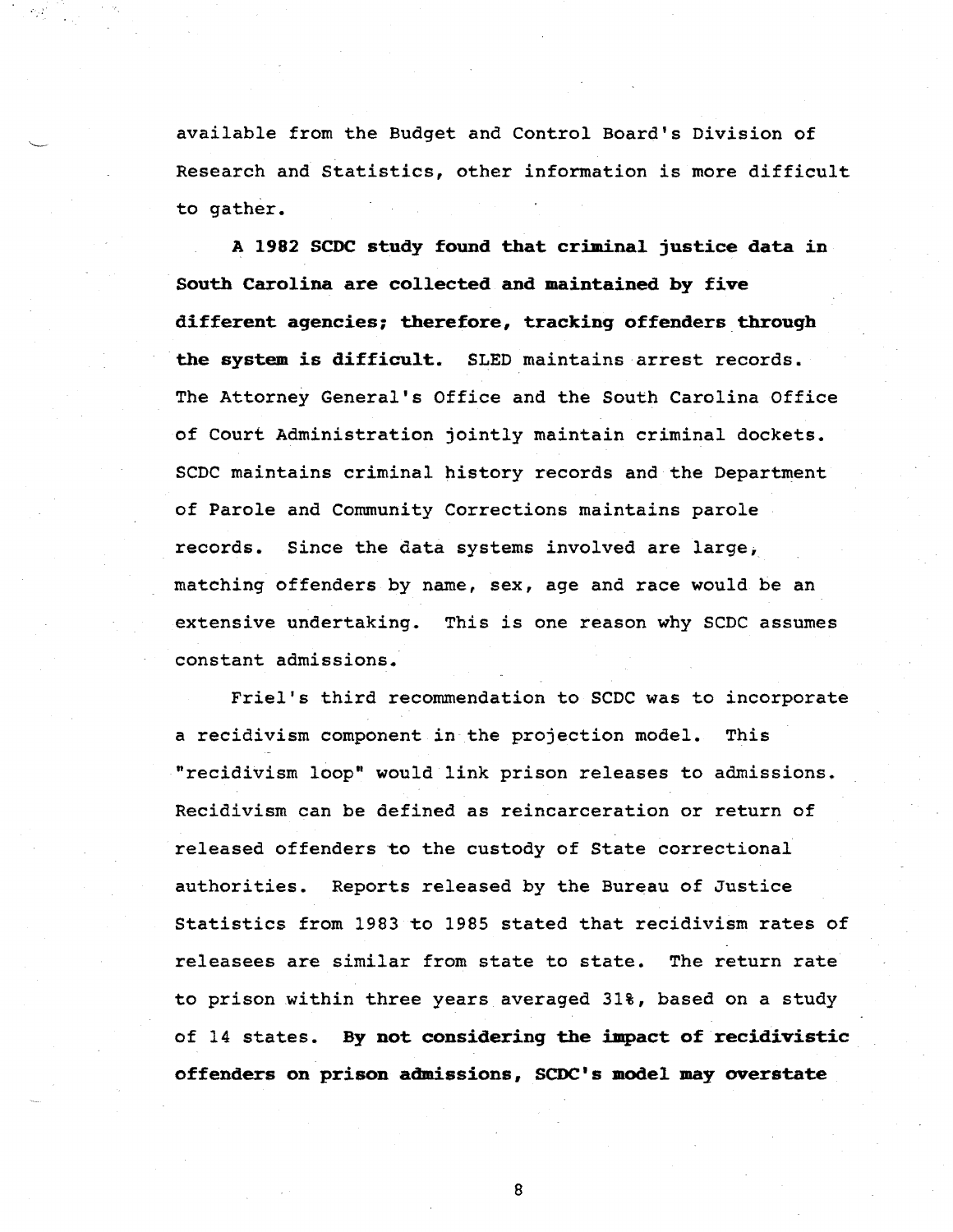# **future admissions, if average sentence lengths are increased.**

The potential effect of not considering recidivism, and the incapacitation effect of keeping offenders in prison for longer periods of time, was studied in 1985 by Arnold Barnett of the Massachusetts Institute of Technology. Like Blumstein, Barnett's study projected prison populations in eight states by correlating population demographics and imprisonment policies. He used four different sentencing policies in establishing projections. Two alternative policies focused on across-the-board increases in time served of 25% and 50%. The other two policies focused on increasing time served by repeat offenders. He concluded:

> Viewed collectively, the curves indicate that the greater the growth in the average sentence length, the greater the rise in the prison population. Of **more interest than this unsurprising outcome is the 'three-fifths rule'** that succinctly summarizes the various findings: if x is the percentage increase in the mean time served, the percentage rise in the inmate population<br>is approximately  $3/5x$ . Thus, a is approximately 3/Sx. **Thus, a 50-percent rise in the mean sentence would cause about a 30-percent growth in the total number incarcerated.**  [Emphasis Added]

#### **Summary**

Recent studies by respected criminal justice experts indicate potential benefits of using demographics and other lead indicators to project prison populations. Blumstein contends that the use of constant admissions to project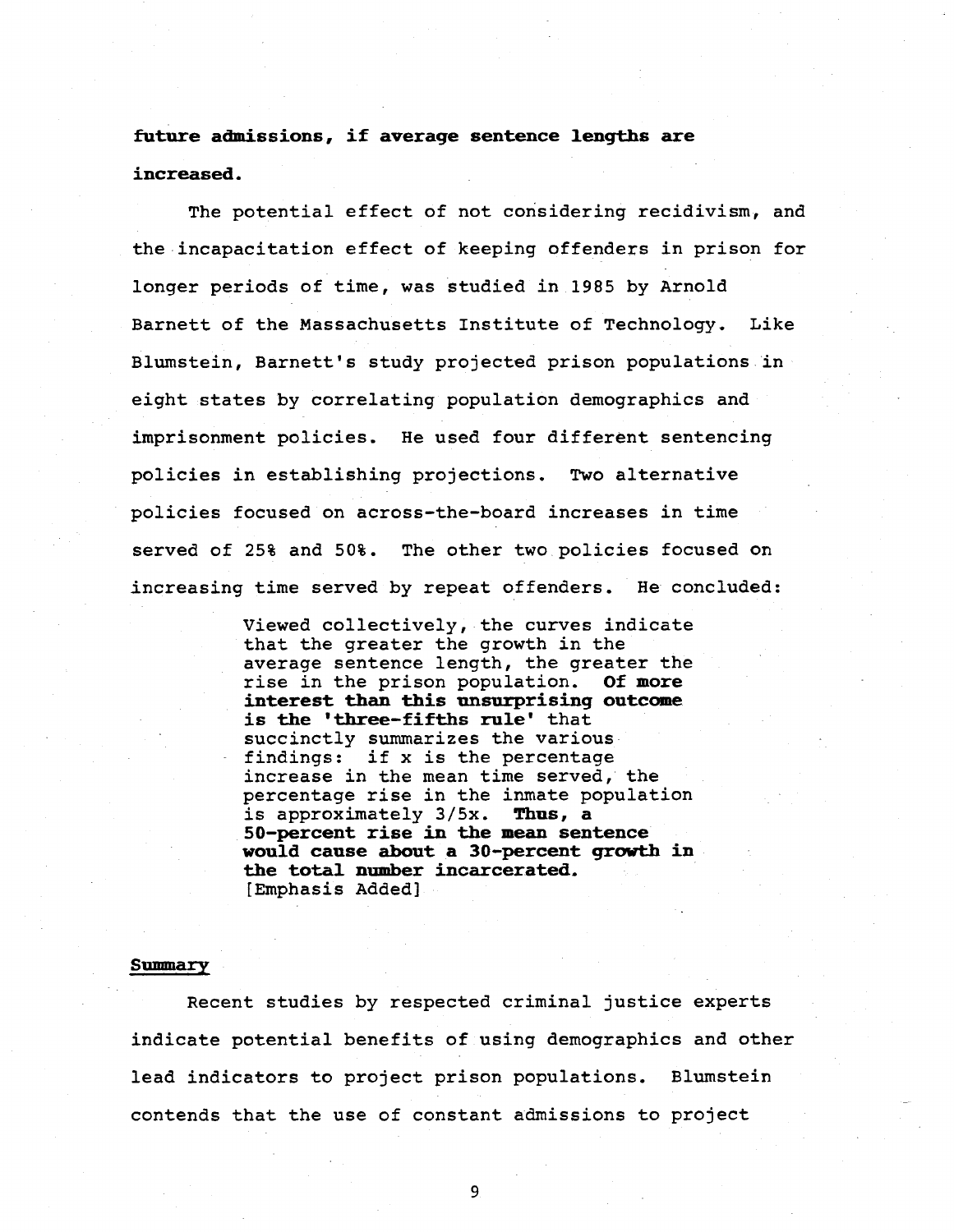future admissions is inadequate in the long·term. **SCDC's current prison population projections have been adequate for short-term prediction, but have been shown to have significant long-term errors of both over- and under-estimation.** A projection model using elements which are more sensitive to fluctuations in populations demographics, changes in criminal justice policy and economic factors is necessary. However, the relationship of demographics, and of recidivism, to future admissions needs to be tested to determine if more accurate projections can be made. Study could show that the effect of the two relationships will "cancel each other," such that there would be no net change in projections.

It is recommended that the South Carolina Department of Corrections review and test possible lead indicators, such as demographic trends and economic and criminal justice factors. The projection model should be modified to consider the effects of recidivism, seasonal changes in prison admissions and other factors found to be statistically significant.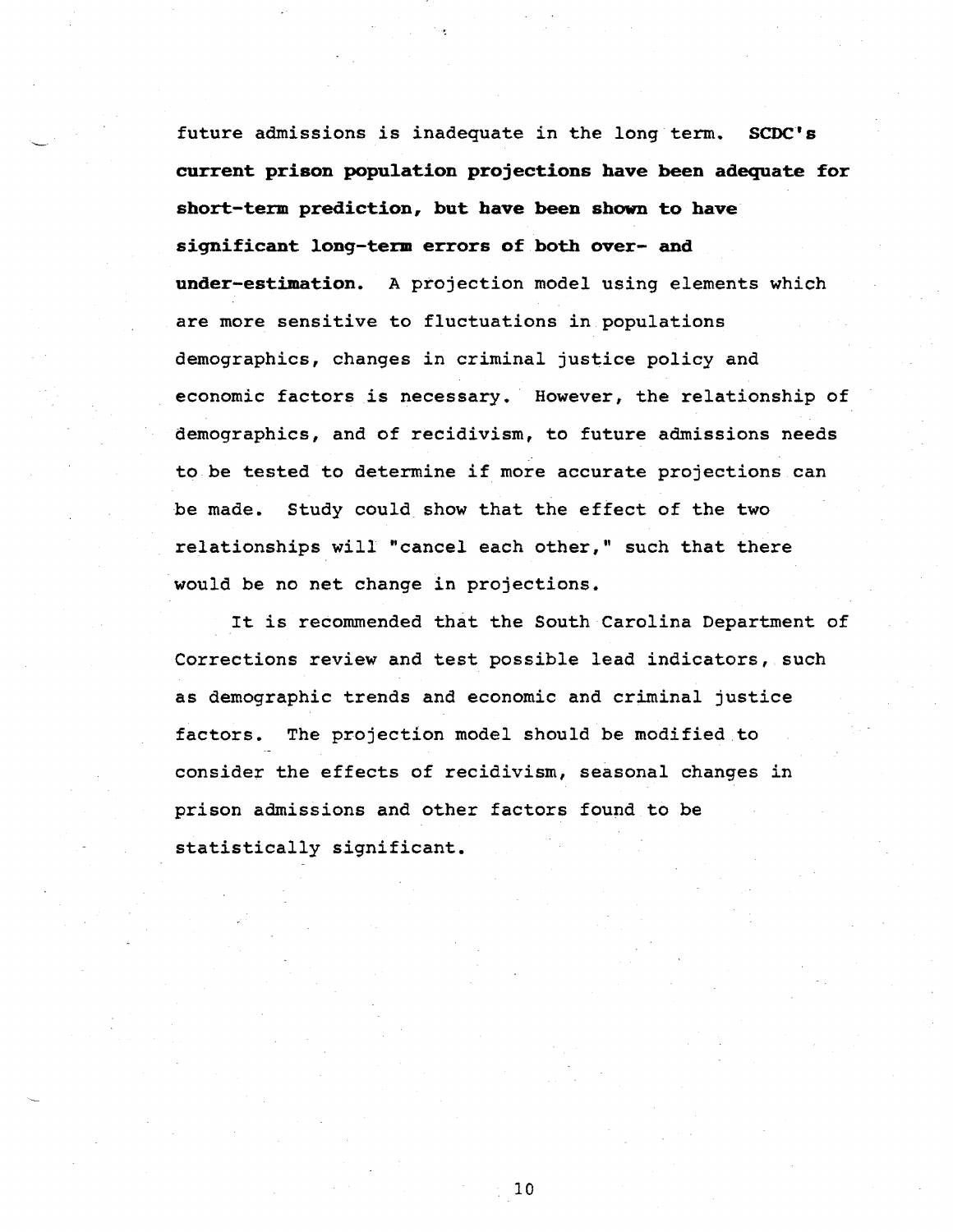2. HOW WELL ARE THE IMPACTS OF INCREASING SENTENCES FOR **VIOLENT AHD/OR REPEAT OFFENDERS UNDERSTOOD, ARD BOW WELL CAN THEY BE ESTIMATED?** 

#### **Background**

Accuracy in forecasting the impact of increased sentences will depend on the strengths and weaknesses of the projection methodology discussed in question one. The flaws in the methodology will be reflected in any policy simulation used by SCDC to predict the impact on future admissions.

The types of initiatives affecting sentences will determine the degree to which prison population will increase. Policy changes adjusting the use of earned work credits, "good time," and parole eligibility will affect the future prison population as a whole. Proposals limited to increasing sentences for repeat offenders, or for perpetrators of certain violent crimes will result in sentencing changes for those selected groups. The creation of a new crime, or the addition of an element to a crime not currently part of the offense, will also increase the future prison population. **Accurate identification of the group(s) subject to the initiatives is necessary before the potential**  impact on the prison population can be estimated.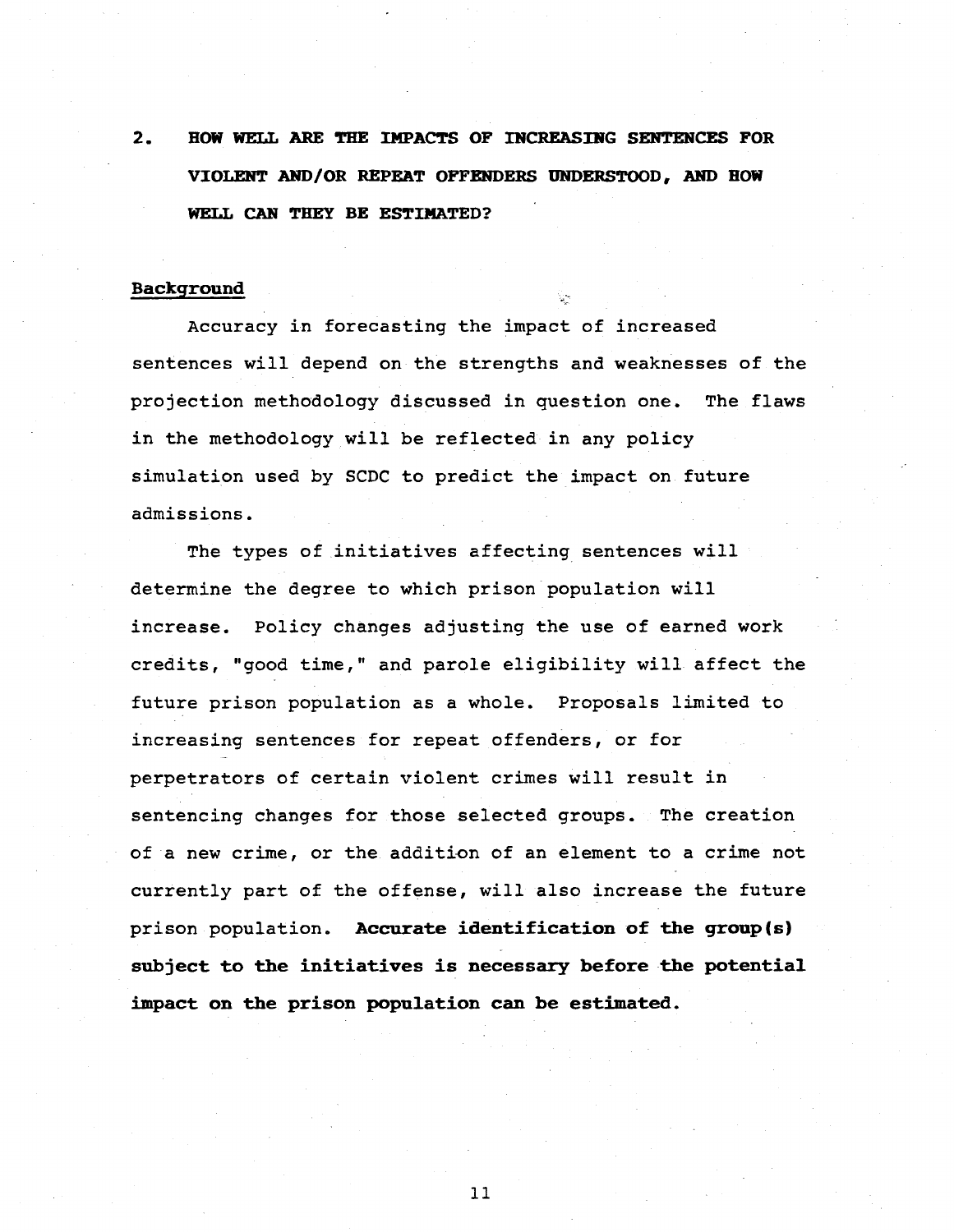#### Potential Weaknesses

SCDC analyzes proposed changes in the State's penalty statutes whenever a bill or initiative is introduced which could impact future prison populations. These analyses estimate the number of inmates affected, additional operating costs, any capital construction costs which would result, and the fiscal year where a leveling off of the expected population increase would occur. However, impact assessment of proposals changing sentencing patterns is not an easy task. Rich and Barnett (1985) stated:

> An across-the-board doublinq of prison sentences, for example, would not double the prison population. For one thinq, the stiffer policy might discourage some people from joininq the criminal class. For another, a lonqer term deprives an offender of some opportunities (to) commit further crime that would in turn require imprisonment. [Emphasis Added]

Potential weaknesses in impact analyses follow. 1. The Department's assumption of constant admissions has already been addressed; this assumption may also affect the Department's analyses of new sentencing proposals. 2. Accurate forecasting also depends on the size of the group; the fewer the offenders affected by the proposal, the greater the margin for error. Friel states:

> Since historical data is used to develop the model, its statistical power can't be greater than the size of the historical sample used in its construction. The smaller the data base, the less the statistical power.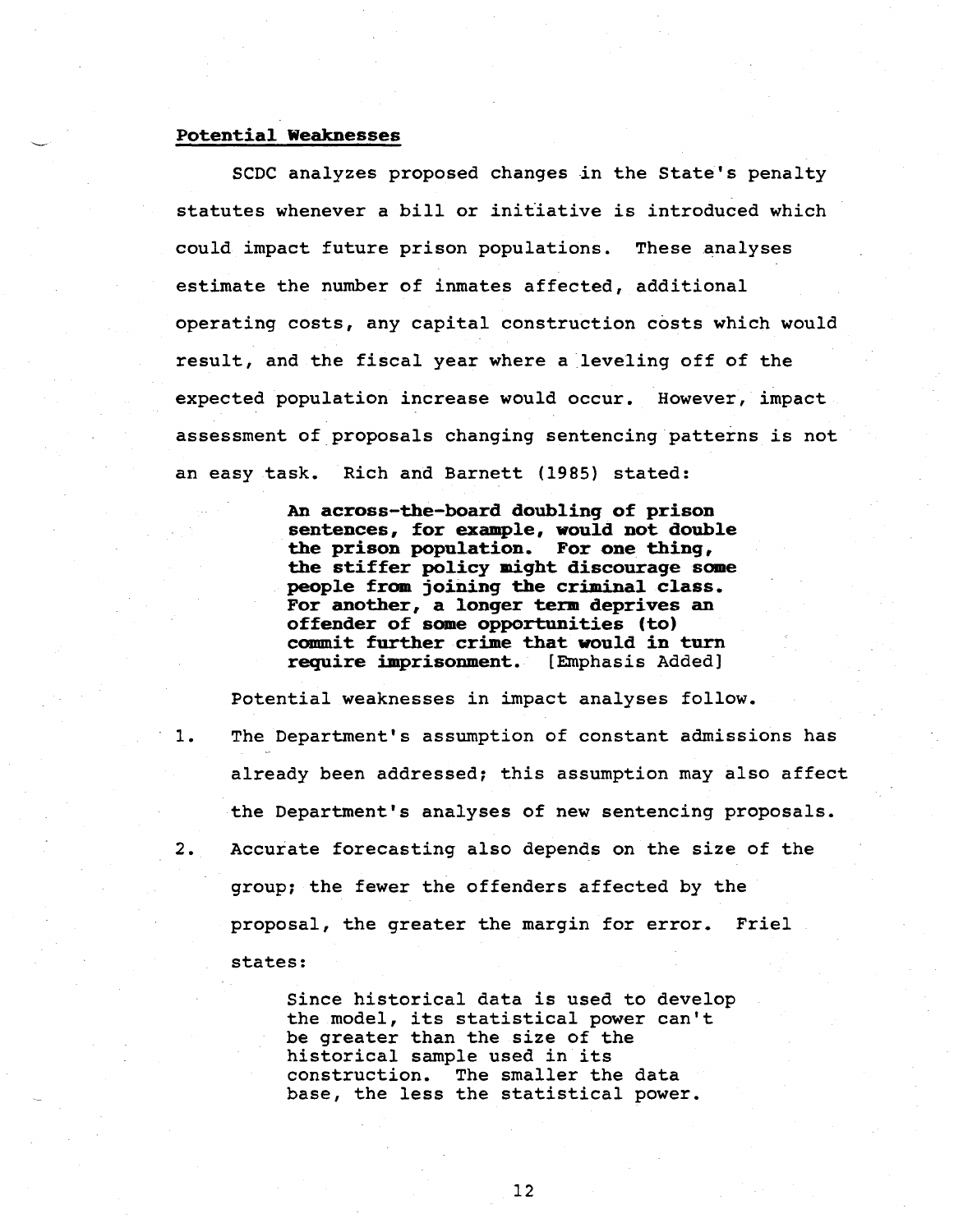3. The absence of a "recidivist loop" *in* the methodology may lead to inaccuracies not only *in* prison projections, but also *in* impact statements. Recidivists are not accounted for *in* the SCDC model as cited above. In a 1985 study of the impact of increasing sentences for repeat offenders (recidivists), Rich and Barnett state:

> ...although longer prison terms might reduce the level of crime, they seem unlikely to have the additional benefit of reducing the level of imprisonment. [Emphasis Added]

However, Rich and Barnett also note that a 50% rise in the mean sentence would not cause a 50% growth *in* the number incarcerated. Instead, they suggest that a 30% rise would be experienced. Therefore, any impact analysis of a proposal which increases sentences for a group of offenders but does not account for recidivism may be overstated.

4. Another aspect of the Department's policy simulation capabilities was discussed by Dr. Charles Friel in his 1985 assessment of Corrections' prison population methodology. In this study, he states:

> A distinct advantage of the Department's approach to forecasting *is* that it can be easily modified to simulate the possible effects of changes *in* law or policy. Of course not all statutory or policy changes can be simulated, only those associated with the parameters used in the calculation of releases from the current population and future<br>admissions. [Emphasis Added] [Emphasis Added]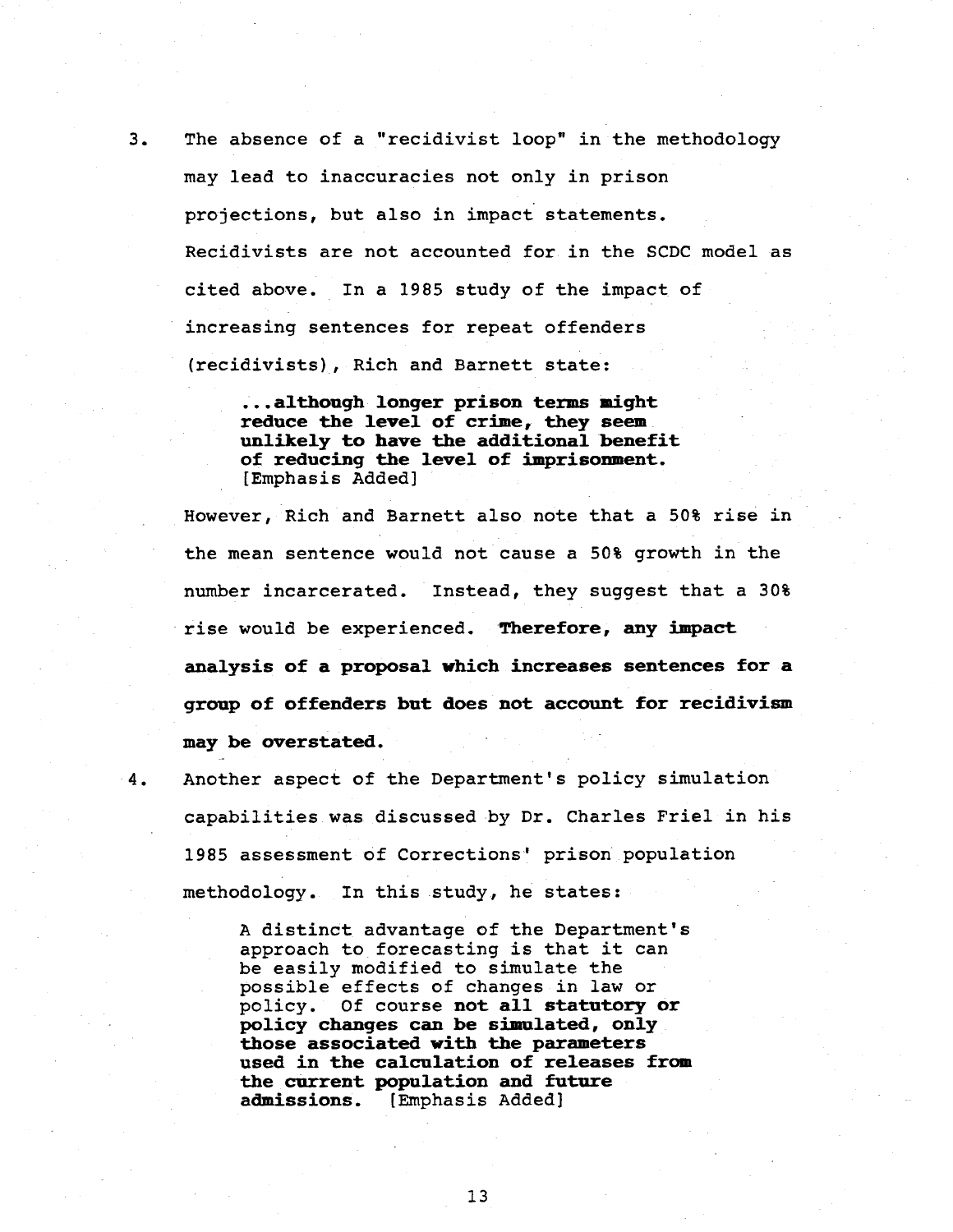Therefore, assessments of the impact of increasing sentences will be accurate only where the proposal involves elements which are part of SCDC's methodology. If a sentencing proposal includes elements which are not part of the formula, or involves data elements not collected by Corrections, the proposal's potential impact becomes speculative. For example, the use of a weapon during the commission of the crime for which the inmate has been incarcerated may not be noted in the inmate's record. Determining the impact of a proposal increasing sentences for weapons use based on the characteristics of the present population may then not be possible. Thus, in certain cases SCDC may not have the necessary historical data base to provide accurate estimates, and may not be able to estimate for planning purposes.

5. SCDC analyses sometimes establish that the greatest impact of a proposal will not be felt in the system for several (or many) years. The problems with long-range forecasting, as discussed-in question one, also apply to policy simulation. **The further population is projected into the future, the less accurate the projection is likely to be.** This is the case with many types of long-term projections, such as economic forecasting.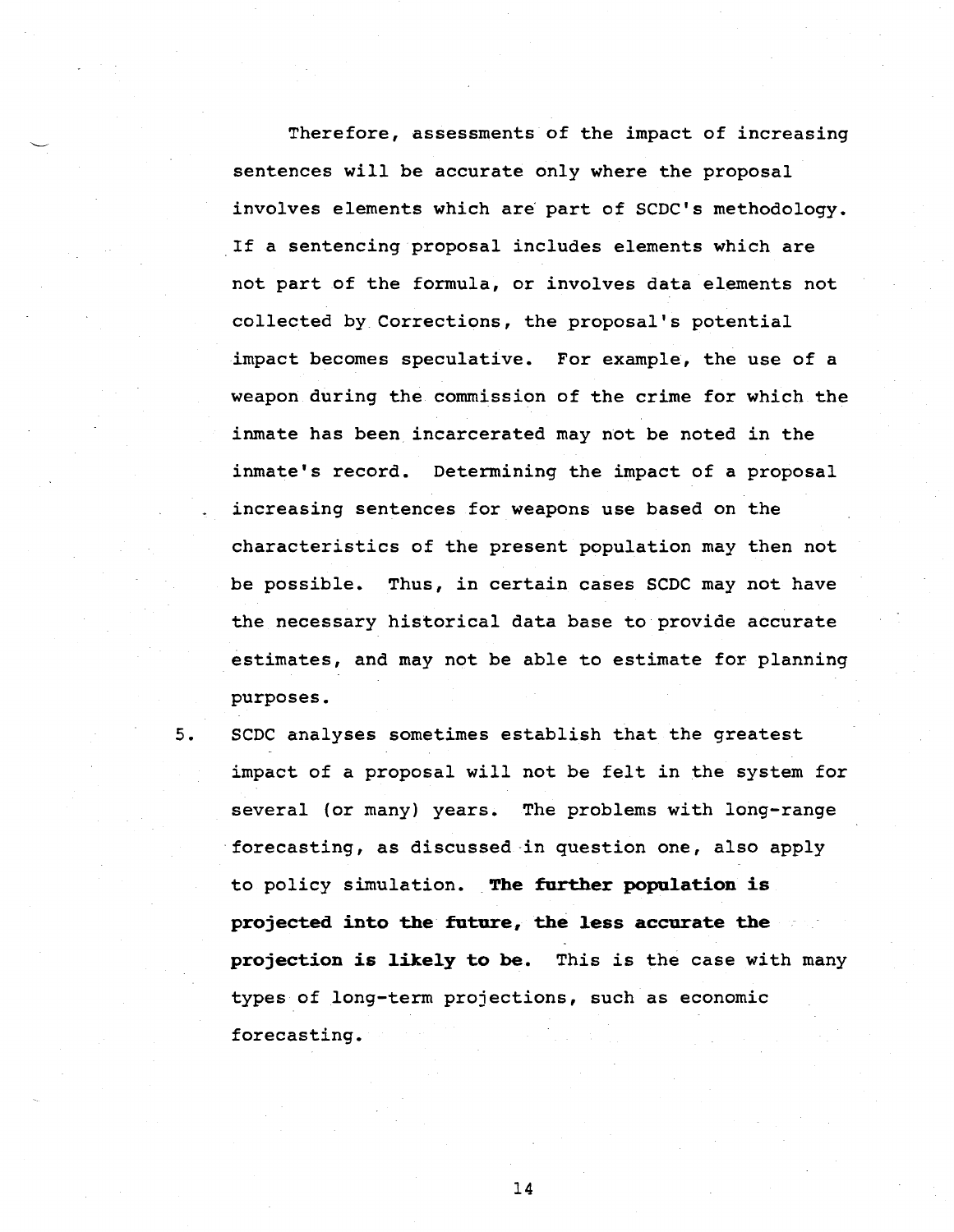# 3. WHAT PROPORTION OF AR OFFENDER'S SENTENCE WILL ACTUALLY BE SERVED, BY TYPE OF OFFENDER AND LENGTH OF SENTENCE?

According to Friel (1985) , the typical inmate in SCDC will be eligible for parole after serving 29% of his or her sentence. Friel notes that the probability of being granted parole has varied; and is decreasing, as follows:

| 1979    | 608 |
|---------|-----|
| 1980-82 | 50% |
| 1985    | 37% |

Three tables and a graph are provided which report time served by length of sentence. Table 1 provides estimated and actual time served by the 1983 release cohort. Table 2 provides similar information for those released in 1985. In Table 3 and in Graph 2, the Audit Council summarizes averaqe time served by sentence length for the FY 84-85 release cohort.

The proportion of time served by type of offender requires information not routinely generated by SCDC. Table 4 reports information for four types of offenders: those convicted of murder, armed robbery, housebreaking, and receiving stolen property.

The Audit Council did not request a special study of additional offender types due to SCDC's present workload in the Statistics and Research Section.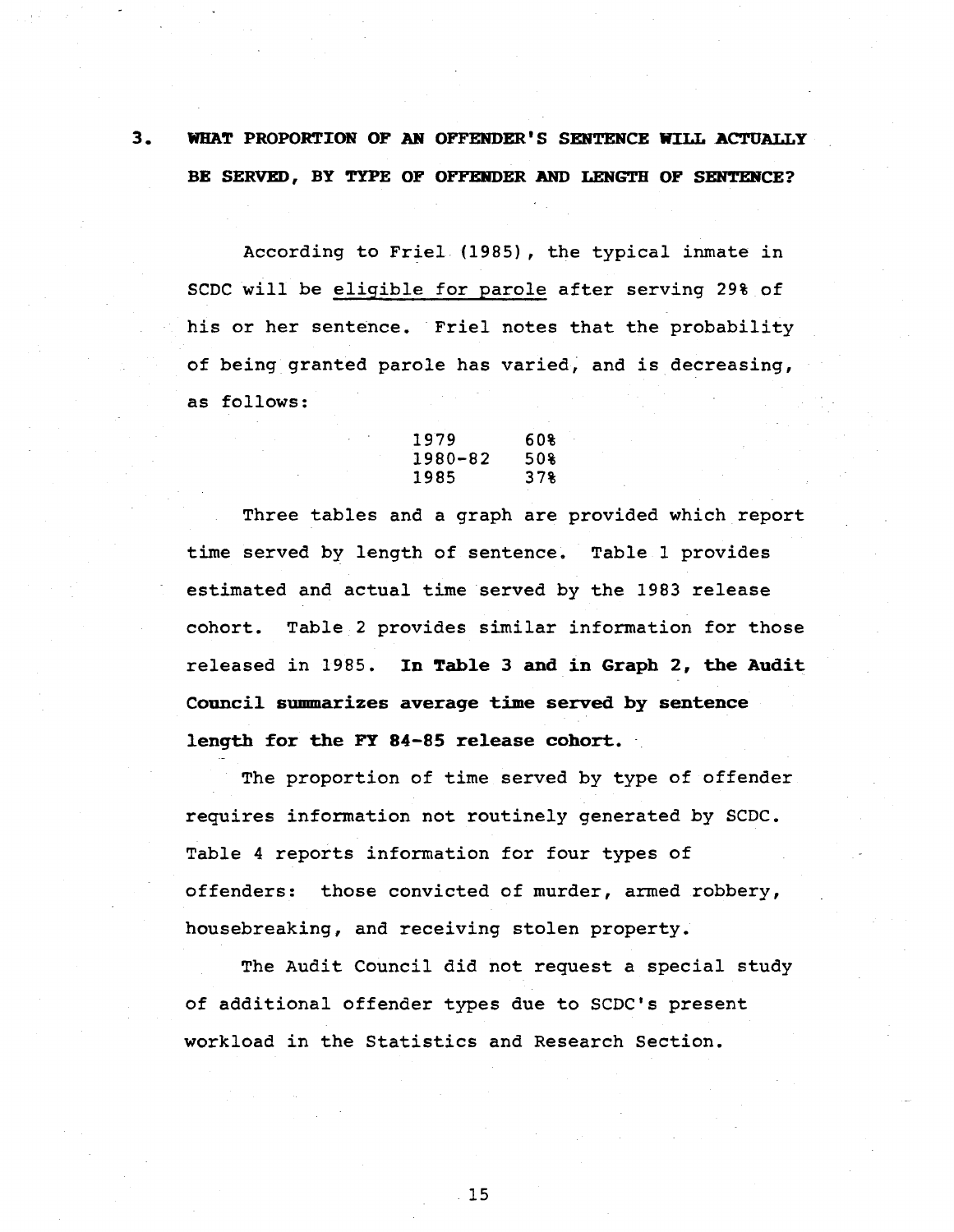# TABLE 1

## ESTIMATED AND ACTUAL TIME SERVED

# BY 1983 RELEASE COHORT

# (IN MONTHS)

| Sentence<br>Length <sup>1</sup> | Formula Generated<br>Estimated Average<br>Time Served<br>(E) | Actual Average<br>Time Served<br>(A) | Difference<br>between Estimate<br>and Actual<br>$(A-3)$ |  |
|---------------------------------|--------------------------------------------------------------|--------------------------------------|---------------------------------------------------------|--|
| $\mathfrak{Z}$                  | $\cdot$ 2                                                    | $\overline{\mathbf{2}}$              | $\mathbf 0$                                             |  |
| $6\overline{6}$                 | $\mathbf{3}$                                                 | 4                                    | $-1$                                                    |  |
| $\mathbf{9}^{\dagger}$          | $\overline{5}$                                               | 4                                    | $+1$                                                    |  |
| $12 \text{ }$                   | $\overline{\mathbf{7}}$                                      | $6 \frac{1}{2}$                      | $+1$                                                    |  |
| 18                              | 9                                                            | 9                                    | $\overline{\phantom{a}}$                                |  |
| 24                              | 11                                                           | 9                                    | $+2$                                                    |  |
| 36                              | 15                                                           | 16                                   | $-1$                                                    |  |
| $48$                            | 20                                                           | 20                                   | $\mathbf 0$                                             |  |
| 60                              | 25                                                           | 24                                   | $+1$                                                    |  |
| $72 -$                          | 27                                                           | 29                                   | $-2$                                                    |  |
| 84                              | 31                                                           | 34                                   | $-3$                                                    |  |
| 96                              | 34                                                           | 25                                   | $-1$                                                    |  |
| 30£                             | 49                                                           | 41                                   | $+8$                                                    |  |
| 120                             | 52                                                           | 51                                   | $+1$                                                    |  |
| 180                             | .72                                                          | 68                                   | ياجه                                                    |  |
| 240                             | 89                                                           | $\overline{\mathbf{3}}$              | $+8$                                                    |  |
| 300                             | 106                                                          | 90                                   | $+16$                                                   |  |
| 360                             | 134                                                          | 135                                  | $-1$                                                    |  |

Charles M. Friel, Ph.D. "An Assessment of the<br>Forecasting and Policy Simulation Model of the<br>South Carolina Department of Corrections" Source: November 1985.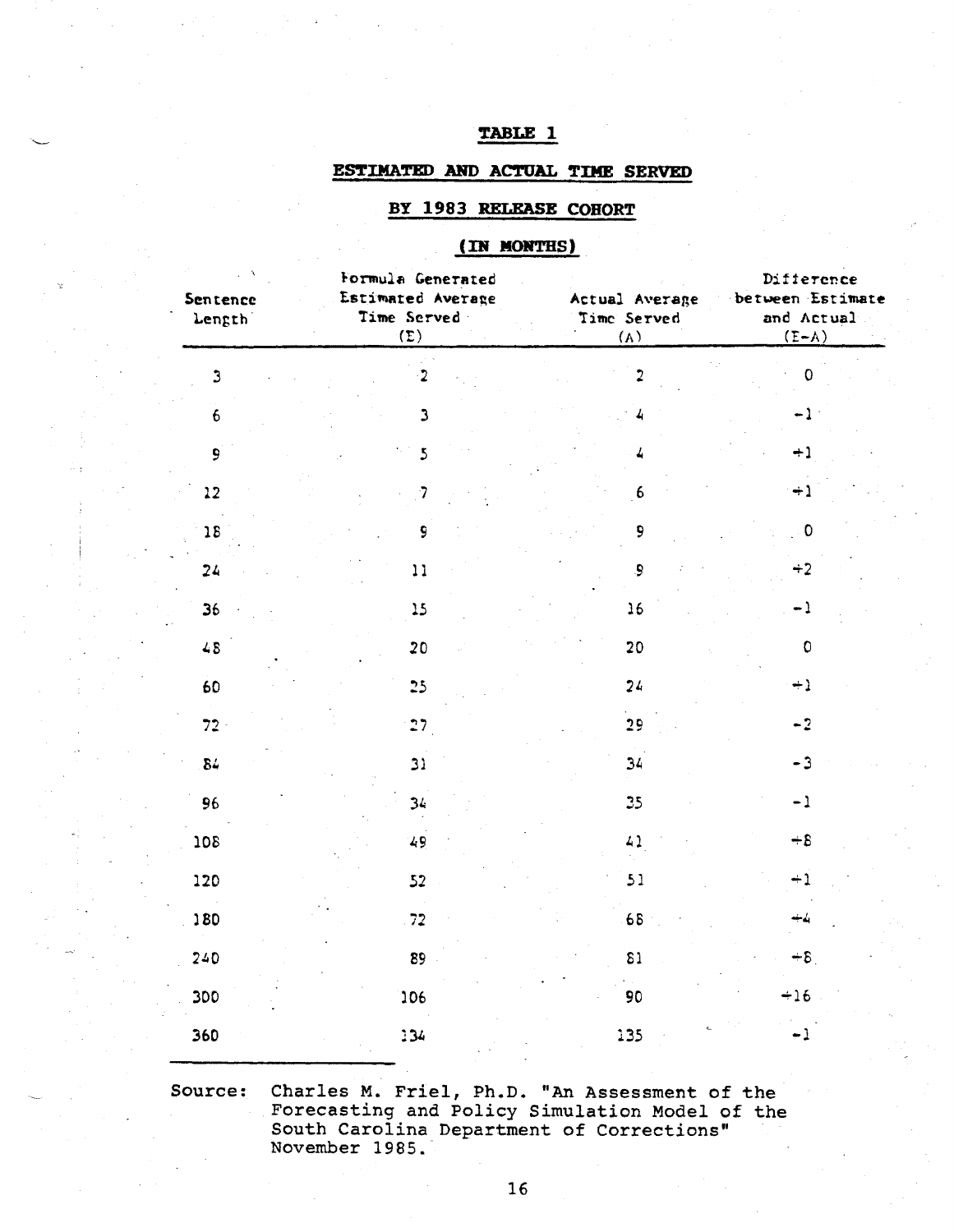|                    |                      | Paroled                                   |              | Max-Out                                      | <b>Total</b> |                         |                                              |  |
|--------------------|----------------------|-------------------------------------------|--------------|----------------------------------------------|--------------|-------------------------|----------------------------------------------|--|
| Sentence<br>Length | Number of<br>Inmates | <b>Average Time Served</b><br>(in months) | Inmates      | Number of Average Time Served<br>(in months) |              | Inmates                 | Number of Average Time Served<br>(in months) |  |
|                    |                      |                                           |              |                                              |              |                         |                                              |  |
| 3 mos. or less     |                      |                                           | 153          |                                              |              | 153                     |                                              |  |
| $3.1$ mos.-11 mos. |                      |                                           | 634          |                                              |              | 635                     |                                              |  |
| l yr.              | Э                    |                                           | 211          |                                              |              | $214 - 4$               | ,                                            |  |
| $1.1-2$ yrs.       | 48                   |                                           | 205          | $\blacksquare$                               |              | 253                     | 10                                           |  |
| $2.1 - 3$ yrs.     | 86                   | 10                                        | 128          | 19                                           |              | $-214$                  | 15                                           |  |
| $3.1 - 4$ yrs.     | 40                   | 12                                        | 49           | 25                                           |              | 89                      | 19                                           |  |
| $4.1-5$ yrs.       | 125                  | 16                                        | 76           | 32                                           |              | 201                     | 22                                           |  |
| 5.1-6 yrs.         | 59                   | 20                                        | 36           | 39                                           |              | 95                      | 27                                           |  |
| $6.1 - 7$ yrs.     | 42                   | 23                                        | 18           | 44                                           |              | 60                      | 29                                           |  |
| $7.1 - 8$ yrs.     | 47                   | 28                                        | 5            | 53                                           |              | 52                      | 30                                           |  |
| $8.1 - 9$ yrs.     | 33                   | 29                                        | 10           | 58                                           |              | 43                      | 36                                           |  |
| $9.1 - 10$ yrs.    | 87                   | 33                                        | 22           | 67                                           |              | 109                     | 40                                           |  |
| 10.1-11 yrs.       | Э                    | $39$ .                                    | $\mathbf{3}$ | 67                                           |              | 6                       | 53                                           |  |
| 11.1-12 yrs.       | 25                   | 43                                        | 10           | 80                                           |              | 35                      | 54                                           |  |
| $12.1 - 13$ yrs.   | $\mathbf{z}$         | 58                                        |              | $- -$                                        |              |                         | 58                                           |  |
| 13.1-14 yrs.       |                      | 44                                        |              | 82                                           |              | 5                       | 52                                           |  |
| 14.1-15 yrs.       | 63                   | 50                                        |              | 92                                           |              | .70                     | 54                                           |  |
| $15.1 - 16$ yrs.   | 3                    | 53                                        |              | 112                                          |              | s                       | $\boldsymbol{\eta}$                          |  |
| $16.1 - 17$ yrs.   |                      | $\boldsymbol{\eta}$                       |              |                                              |              |                         | $\overline{\mathbf{H}}$                      |  |
| 17.1-18 yrs.       | Ì9                   | 69                                        |              |                                              |              | 19                      | 69                                           |  |
| 18.1-19 yrs.       | --                   |                                           |              |                                              |              |                         | --                                           |  |
| 19.1-20 yrs.       | 25                   | 66                                        | 3            | $106 -$                                      |              | 28                      | 70                                           |  |
| $20.1 - 25$ yrs.   | 65                   | 82                                        |              | 166                                          |              | 66                      | 83                                           |  |
| 25.1-30 утв.       | 29                   | 93                                        |              |                                              |              | 29                      | 93                                           |  |
| $30.1 - 40$ yrs.   | 5                    | 111                                       |              |                                              |              | 5                       | 111                                          |  |
| Over 40 yrs.       | $\mathbf{3}$         | $-127$                                    |              |                                              |              | $\overline{\mathbf{3}}$ | 127.                                         |  |
| Life               | 29                   | 132                                       | --           | to air                                       |              | 29                      | 132                                          |  |
| <b>Total</b>       | 852                  | $38$ mos.                                 | 1,574        | 74.<br>12 mos.                               |              | 2,426**                 | 21 mos.                                      |  |
| Average Sentence   |                      | 120 mos.                                  | 22 mos.      |                                              |              |                         | 56 mos.                                      |  |

#### MAXED-OUT AND PAROLED IN FY 1985

(Excludes Lifers)

\*<br>Excluding Youthful Offenders and releases with a history of parole/probation revocation and<br>escapes. By this exclusion, time served calculated herein reflects time served under SCDC custody/supervision.

\*\*This figure does not represent the total number of releases in FY 1985.

Source: South Carolina Department of Corrections, February 1986.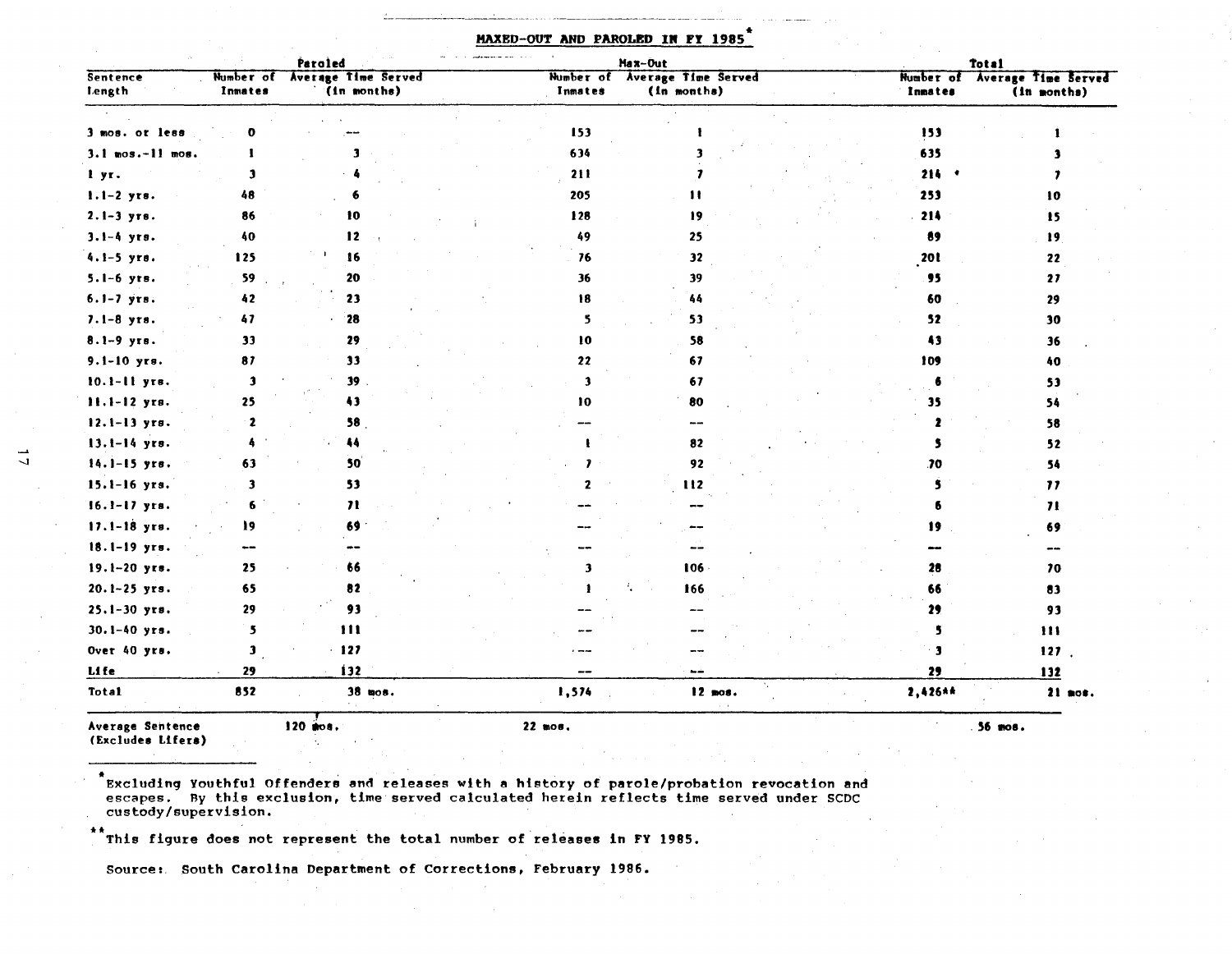#### TABLE 3

## AVERAGE TIME SERVED BY SENTENCE LENGTH

#### SCDC FY 84-85 RELEASE COHORT (YEARS)

| <b>Sentence</b><br>Length | Time<br>Served | <b>&amp; Time</b><br>Served |  |  |
|---------------------------|----------------|-----------------------------|--|--|
|                           | 0.58           | 0.58                        |  |  |
|                           | 0.83           | 0.42                        |  |  |
| 3                         | 1.25           | 0.42                        |  |  |
|                           | 1.58           | 0.40                        |  |  |
| 5                         | 1.83           | 0.37                        |  |  |
| 8                         | 2.50           | 0.31                        |  |  |
| 10                        | 3.33           | -0.33                       |  |  |
| 12                        | 4.50           | 0.38                        |  |  |
| 15                        | 4.50           | 0.30                        |  |  |
| 20                        | 5.83           | 0.29                        |  |  |
|                           |                |                             |  |  |

**GRAPH 2** 

#### AVERAGE TIME SERVED BY SENTENCE LENGTH

## SCDC FY 84-85 RELEASE COHORT



<sup>1</sup>Average time served is based on those inmates who have been released by sentence category. Inmates in each sentence category, who remain in prison, by definition, are serving longer sentences and, therefore, if considered, would raise the average time served. Source: Audit Council, based on SCDC information.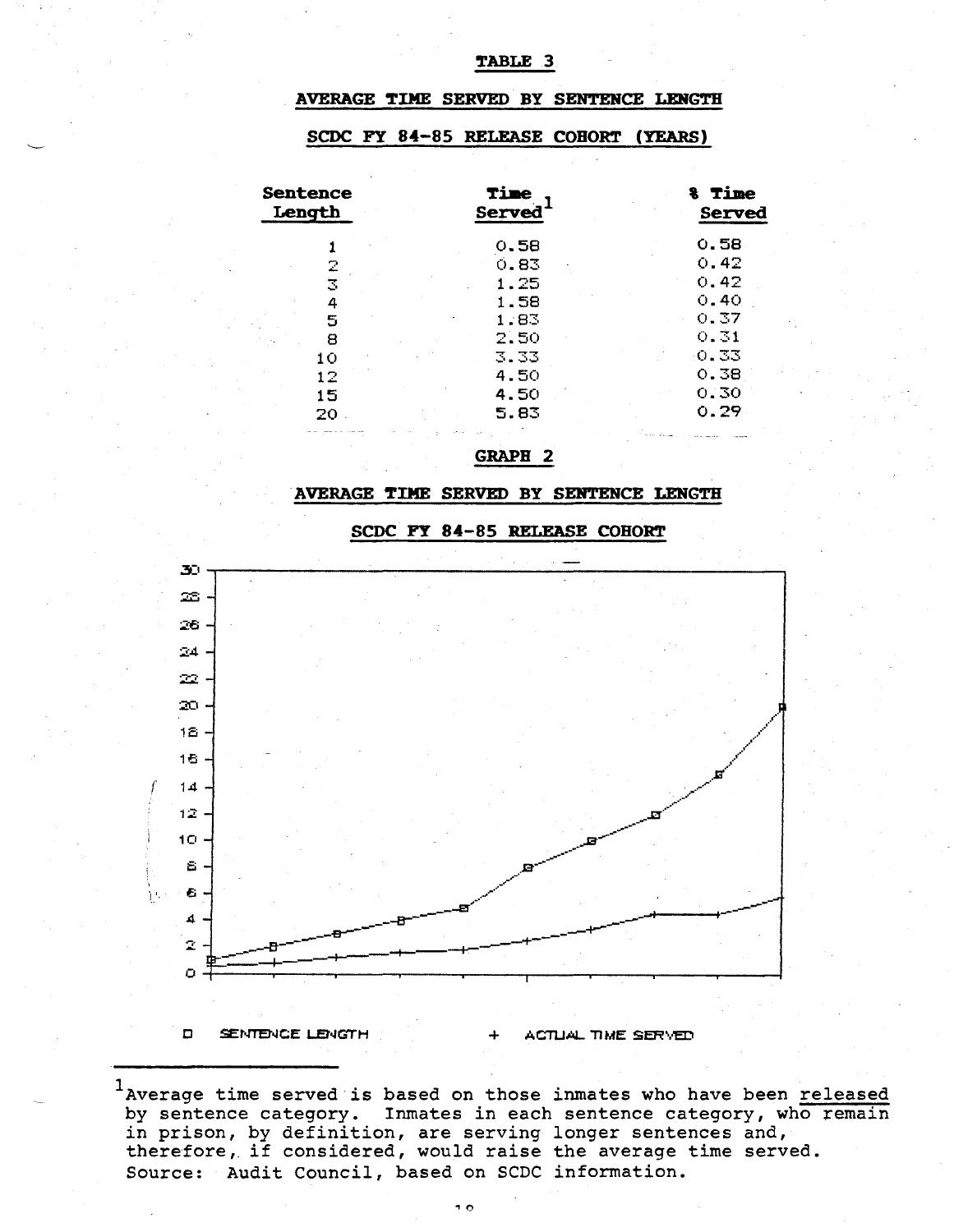# TABLE 4

# PROJECTED TIME TO SERVE BASED ON EARLIEST POSSIBLE RELEASE

|                                  |                                   | First<br>Parole Eligibility (Yrs.)                    |        | Years to Serve<br>Before Max-out,                                  |                               |                                                          |                                                       |                                                         |
|----------------------------------|-----------------------------------|-------------------------------------------------------|--------|--------------------------------------------------------------------|-------------------------------|----------------------------------------------------------|-------------------------------------------------------|---------------------------------------------------------|
| Sentence/Offense<br>Category     | Parole<br>Eligibility<br>Category | <b>Haximum EWC</b><br>(Level 2<br>7 Days<br>Per Week) | No EWC | <b>Haximum</b> Good<br>Time & EWC<br>(Level 2, 7 Days<br>Per Week) | Maximum Good<br>Time & No EWC | Earliest<br>Possible<br><b>SF11</b><br>Eligibility (Yrs) | Earliest<br>Possible<br>SFII/EPA<br>Eligibility (Yrs) | Earliest<br>Possible<br><b>EPA</b><br>Eligibility (Yrs) |
| Life - Murder                    | (1/3)                             | 13.3                                                  | 20     | Cannot Max-out                                                     | Cannot Max-out                | Not Eligible                                             | Not Eligible                                          | Not Eligible                                            |
| After '78;<br>20 Yr. Parole      |                                   |                                                       |        |                                                                    |                               |                                                          |                                                       |                                                         |
| Eligibility                      |                                   |                                                       |        |                                                                    |                               |                                                          |                                                       |                                                         |
| 30 Yrs. - 1st Degree<br>Criminal | (1/3)                             | 6.7                                                   | 10     | 13.8                                                               | 18                            | Not Eligible                                             | Not Eligible                                          | Not Eligible                                            |
| Sexual<br>Assault                |                                   |                                                       |        |                                                                    |                               |                                                          |                                                       |                                                         |
| $25$ Yrs. - Armed<br>Robbery     | (1/3)                             | 5.6                                                   | 8.3    | 11.5                                                               | 15                            | Not Eligible                                             | Not Eligible                                          | Not Eligible                                            |
| 7 Yr. Minimum<br>Mandatory       |                                   |                                                       |        |                                                                    |                               |                                                          |                                                       |                                                         |
| 20 Yrs. - Housebreaking          | (1/4)                             | 3.3                                                   | 5      | 9.2                                                                | 12                            | 8.7                                                      | 8.5                                                   | 9.0                                                     |
| 10 Yrs. - Receiving<br>Stolen    | (1/4)                             | 1.7                                                   | 2.5    | 4.6                                                                | 6.                            | 4.1                                                      | 3.9                                                   | 4.4                                                     |
| Property                         |                                   |                                                       |        |                                                                    |                               |                                                          |                                                       |                                                         |
|                                  |                                   |                                                       |        |                                                                    |                               |                                                          |                                                       |                                                         |

Source: South Carolina Department of Corrections, February 1986.

 $\overline{5}$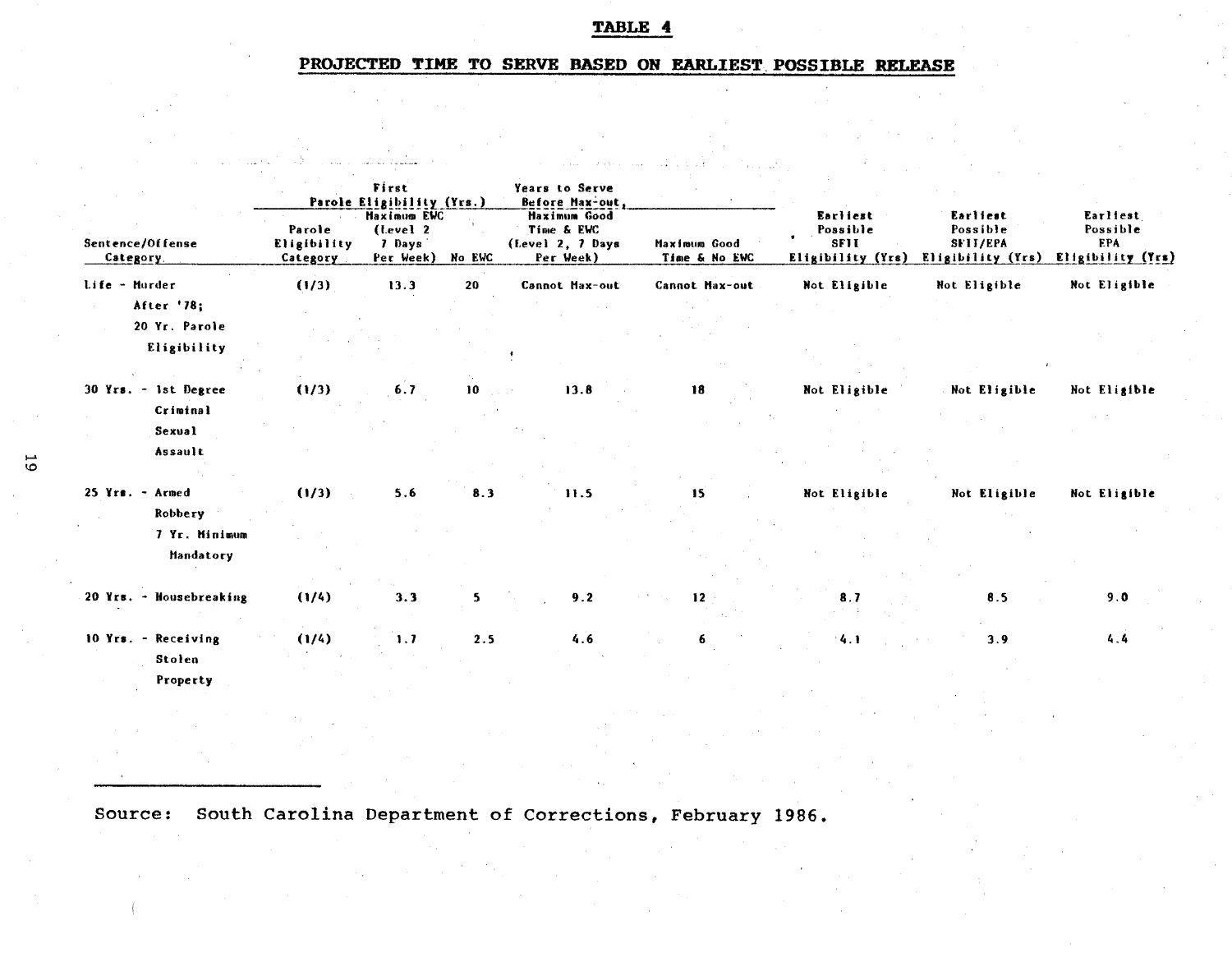# SOUTH CAROLINA DEPARTMENT OF CORRECTIONS' RESPONSE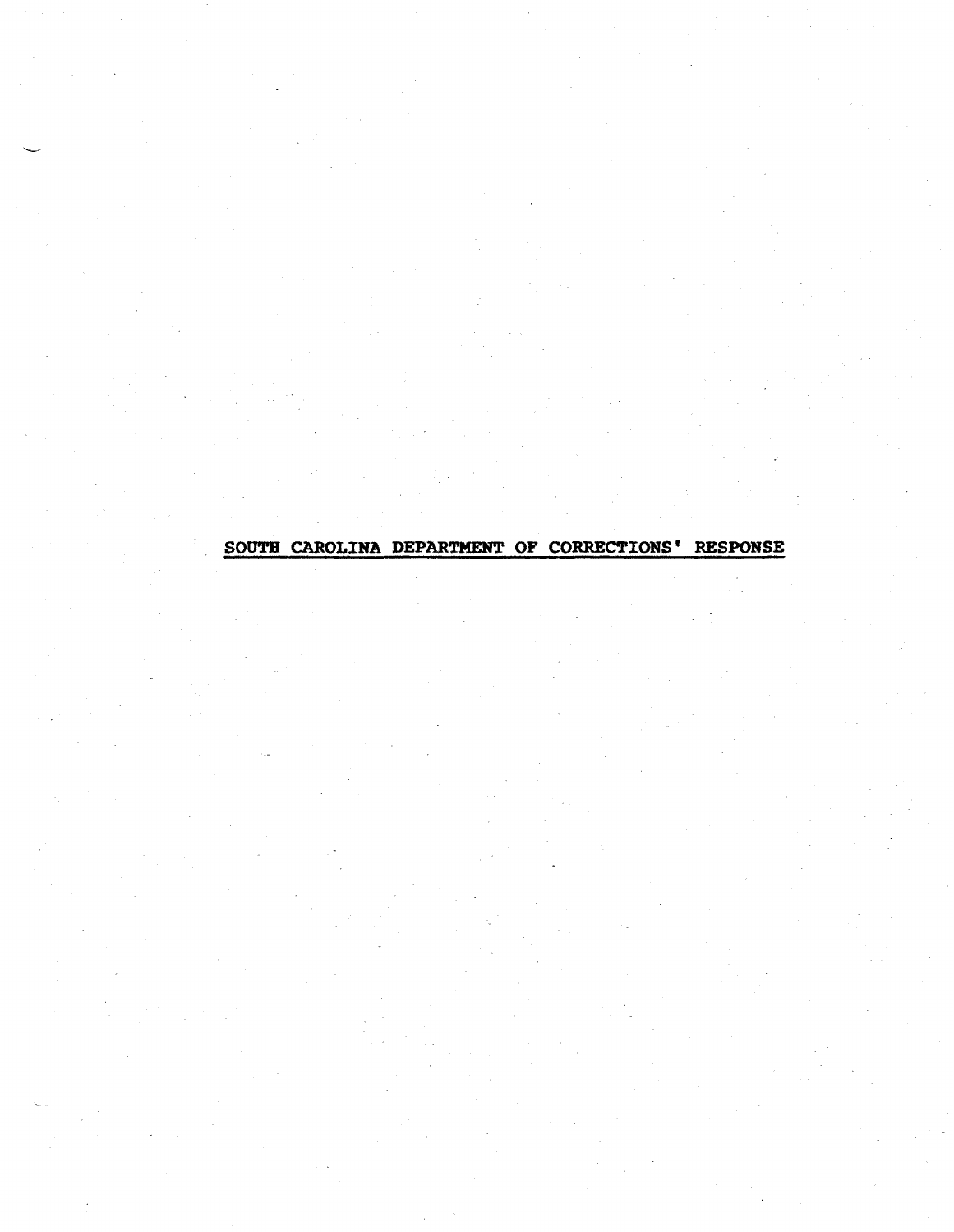

# south carolina department or corrections

P.O.BOX 21787/4444 BROAD RIVER ROAD/COLUMBIA, SOUTH CAROLINA 29221-1787 TELEPHONE (803] 758-6444 WILLIAM D. LEEKE, Commissioner

February 26, 1986

Dr. Marilyn Edelhoch Legislative Audit Council 620 Bankers Trust Tower Columbia, South Carolina 29201

Dear Dr. Edelhoch:

We appreciate the opportunity to review the draft of your recent report. In the main, we have no problem with what it says. We are, however, concerned that by narrowly restricting your response to the questions asked, you may be leaving a great deal unsaid and, thus, lead those reading the report to wrong conclusions. For example, you quote a report by Dr. Charles Friel quite extensively to point out weaknesses in our methodology. Because I do not want your quotes to be taken out of context, I am attaching the transmittal letter Dr. Friel sent with his report. He was quite complimentary of our efforts and capabilities. He said,

The Department of Corrections' forecasting resource represents an advance state of the art. The technical approach is sound and highly transferable to other departments of Corrections in need of improved forecasting capability... While technical enhancements are always possible, the department should realize that its current capabilities stand at the forefront of correctional forecasting technology....

We recognize that the Department of Corrections does not have the detailed historical data that we need for more sophisticated projections. But, as you know, we have been working, and continue to work towards improving both our data base and our methodology. While it is true that our long-term projections--like all other long-term projections--are subject to error (and the longer the projection, the greater the chance of error), it should be pointed out that the State of South Carolina has never built an unneeded prison as a result of our projections. In fact, as you point out, our short-term projections have been on target and our long-term projections have been as often understated as overstated. Recognizing the fact that changing conditions and policies can significantly impact long-term projections, we have diligently updated our projections at least every two years.

21

BOARD OF GOETZ B. EATON NORMAN KIRKLAND CHARLES C. MOORE CLARENCE E. WATKINS BETTY M. CONDON EUGENE N. ZEIGLER<br>CORRECTIONS Chairman Vice-Chairman Secretary Member Member Member Member

CORRECTIONS Chairman Vice-Chairman Secretary Member Member Member Member Member Aadenoa, S.C. Bamlllers. S.C. s.-t-....... S.C. ea-t-. S.C. Mt ......... t, S.C. FJoreace. S.C.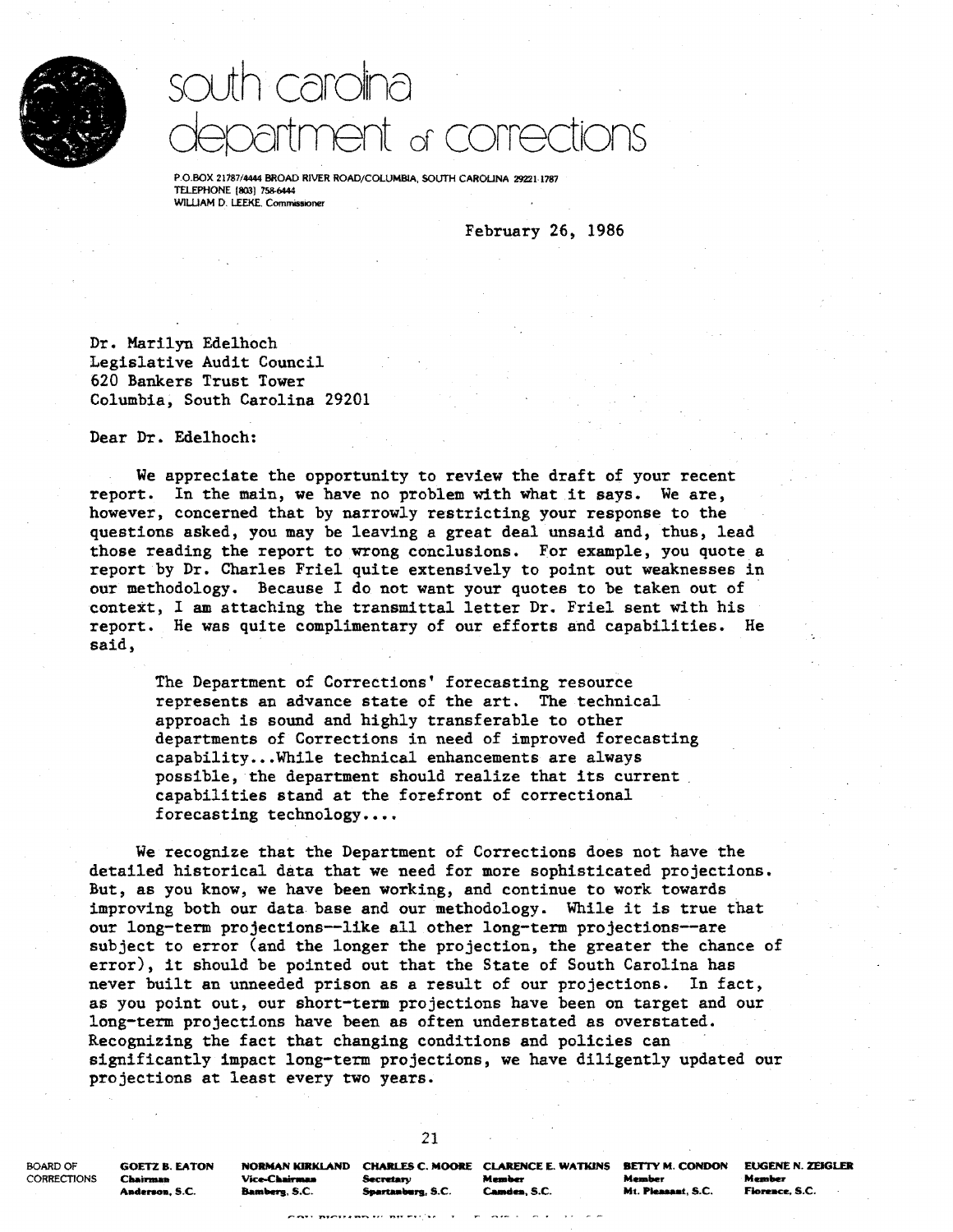Dr. Marilyn Edelhoch February 26, 1986 Page Two

Moreover, we are now making an all-out effort to incorporate all recommendations of Dr. Charles Friel and Dr. Kai Yu cited in your · report. We particularly want to determine whether or not there is any objective evidence in South Carolina to support the theory that through deterrence, longer sentences reduce recidivism and, thus, future prison population. As Professors Rich and Barnett, whom you quote extensively, say:

Hence, although longer prison terms might reduce the level of crime, they seem unlikely to have the additional benefit of reducing the level of imprisonment. (italics ours)

In closing, we appreciate the efforts that you and your staff have made to understand the extremely complex issues involved in making prison population projections. Our staff have always been the first to acknowledge that projections are "art" rather than "science," and I am proud of the work that they have been able to accomplish to date, for which they have received national recognition.

Sincerely,

M Q Seek

William D. Leeke

WDL:abb

Attachment

cc: Mr. George L. Schroeder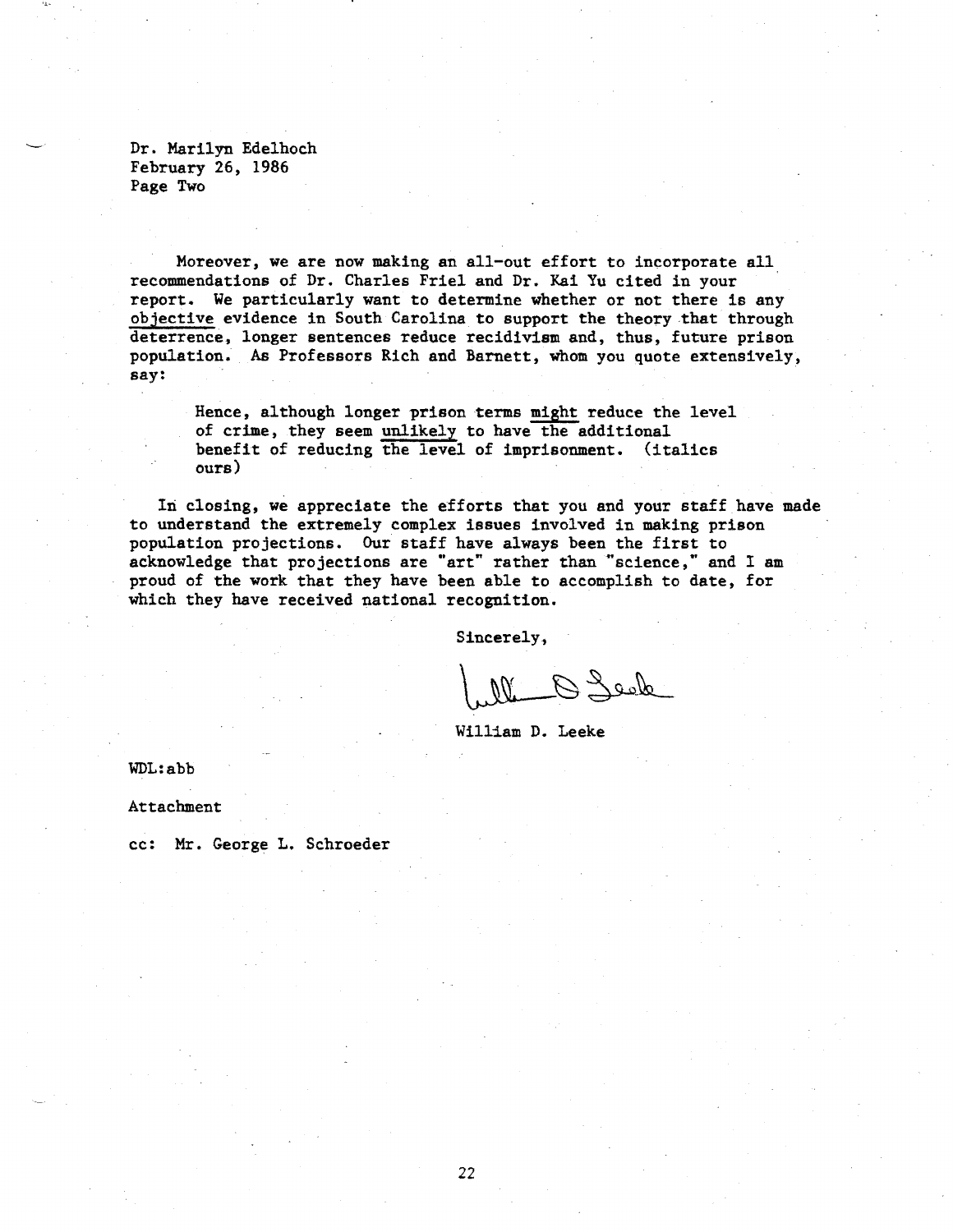# AN ASSESSMENT OF THE FORECASTING AND POLICY SIMULATION MODEL OF THE SOUTH CAROLIW& DEPARTMENT OF CORRECTIONS

•.

Charles M. Friel, Ph.D. Criminal Justice Center Sam Houston State University Huntsville, Texae  $\mathcal{C}^{\mathcal{F}}$ 

November, 1985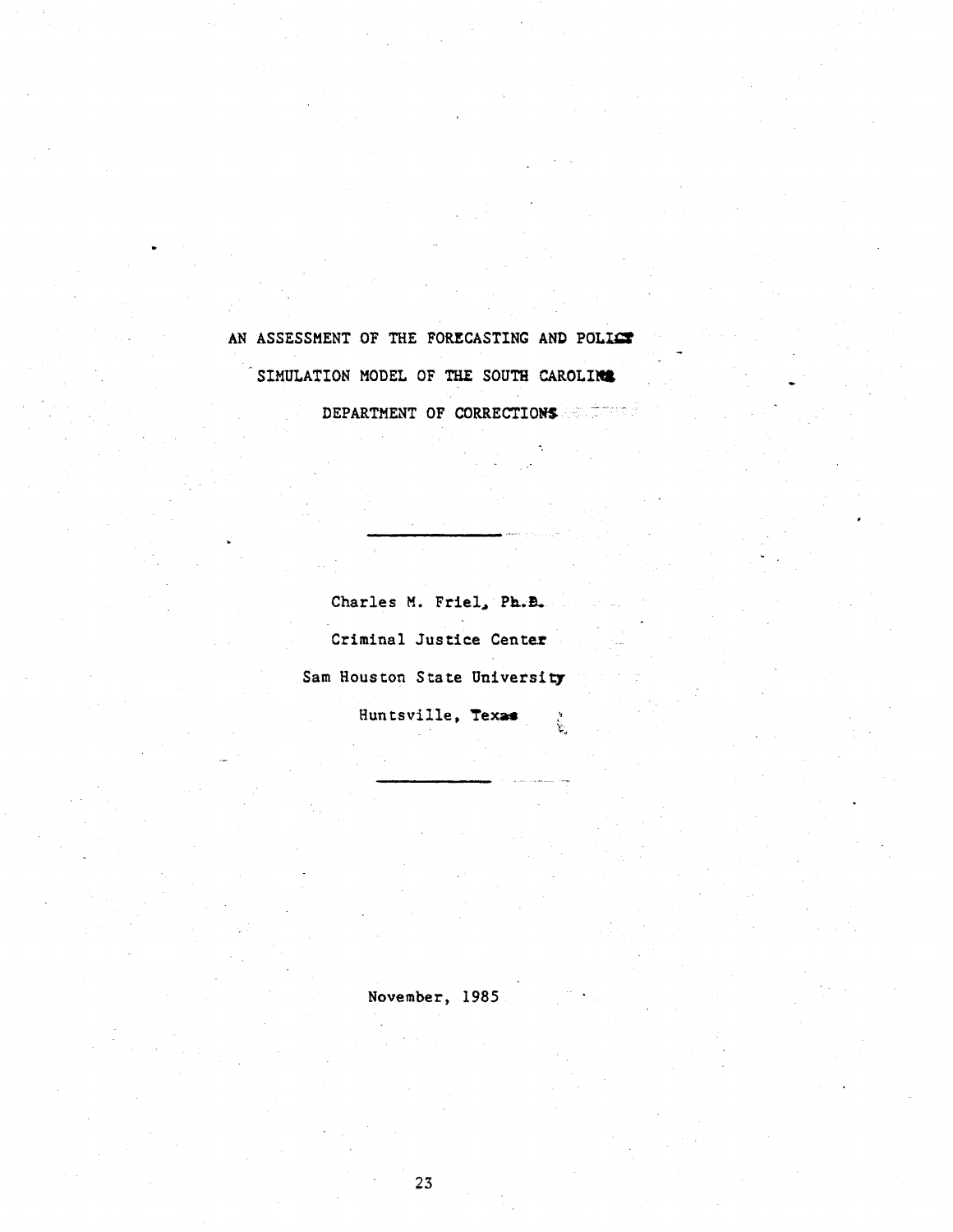216 Pine Valley Huntsville, TX 77340 November 18, 1985

Lorraine T. Fowler, Ph.D. Director Division of Resource and Information Nanagement South Carolina Department of Corrections 4444 Broad River Road Columbia, South Carolina 29210

Dear Dr. Fowler:

I am pleased to submit the enclosed assessment of the forecasting and simulation model of the South Carolina Department of Corrections. Based upon my experience with other states and familiarity with the field, it is my considered opinion that the Department's forecasting resource represents an advanced stste of the art. The technical approach is sound and highly transferable to other departments of corrections in need of improved forecasting capability.

I also wish to commend the Department for the administrative configuration of its information and forecasting resources. In some other states, responsibility for ·information management and forecasting are in separate offices. Not infrequently, this tends to thwart rather than foster the development of good forecasts and policy simulations. I find that the Department's decision to integrate its information systems, forecasting, and policy simulation functions into a single office a wise one. It has resulted in a condition where advances in information systems management foster the work of those responsible for forecasting and policy simulation and vice versa.

While technical enhancements are always possible, the Department should realize that its current capabilities stand at the forefront of correctional forecasting technology. I would, therefore, encourage the Department to actively consider conducting experiments in technology transfer since I believe the capability it has developed would be of great assistance· to other departments throughout the country.